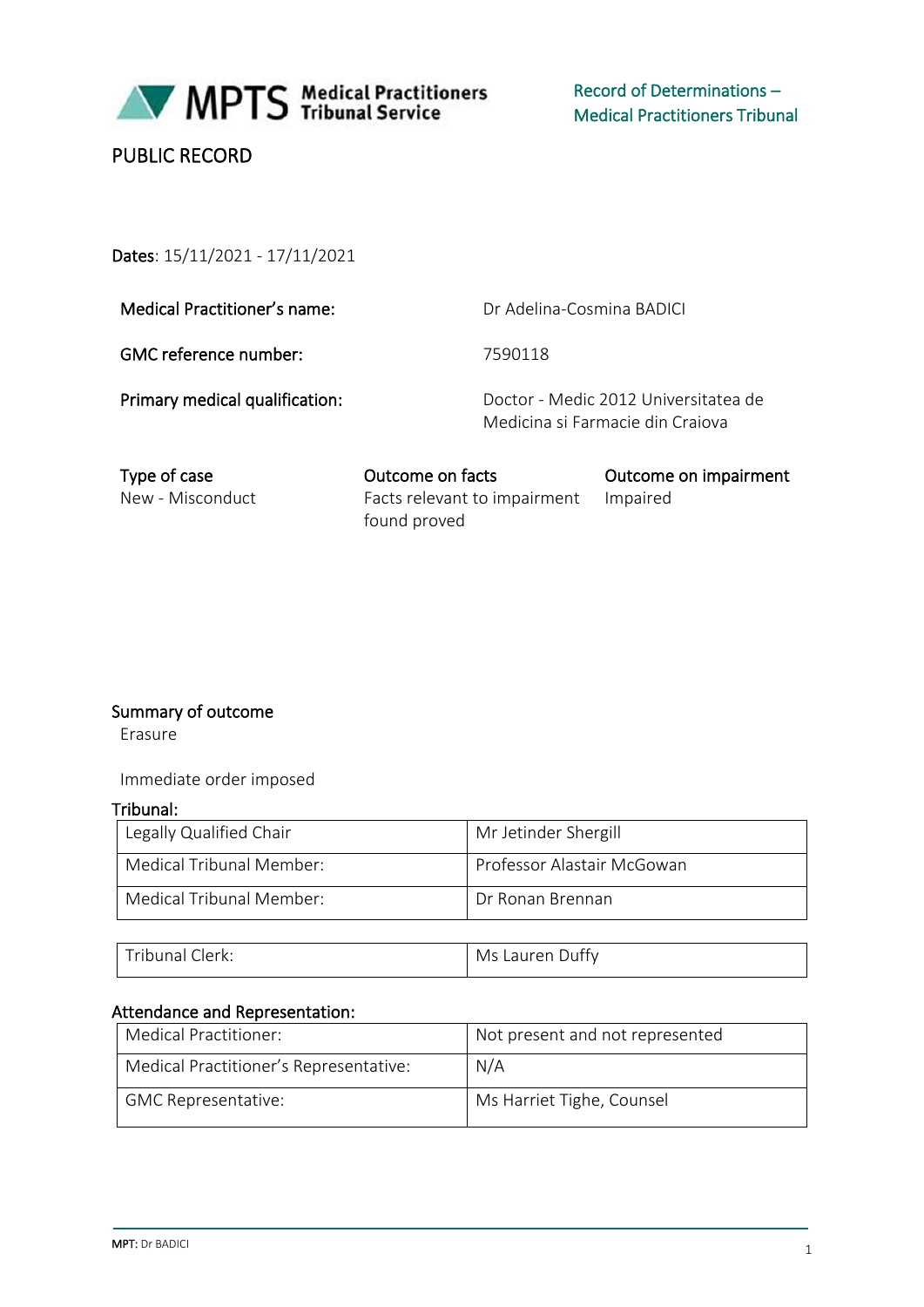## Attendance of Press / Public

In accordance with Rule 41 of the General Medical Council (Fitness to Practise) Rules 2004 the hearing was held partly in public and partly in private.

### Overarching Objective

Throughout the decision making process the tribunal has borne in mind the statutory overarching objective as set out in s1 Medical Act 1983 (the 1983 Act) to protect, promote and maintain the health, safety and well-being of the public, to promote and maintain public confidence in the medical profession, and to promote and maintain proper professional standards and conduct for members of that profession.

## Determination on Facts - 15/11/2021

1. Dr Badici qualified in 2012 from Universitatea de Medicina si Farmacie din Craiova in Romania.

2. The Allegation that has led to Dr Badici's hearing can be summarised as follows: between 19 March and 31 May 2019, whilst working as a Health Care Assistant at the Manor Care Home ('the Care Home'), Dr Badici exchanged numbers with Patient A, a vulnerable resident. It is alleged that on one or more occasion between 15 and 16 July 2019, following Dr Badici's dismissal from the Manor Care Home, she telephoned Patient A and asked her for financial help.

3. The initial concerns were raised with the GMC by Ms B, the Clinical Care Manager at the Care Home. Ms B called the GMC and was advised to make a referral on behalf of Windsor Care Ltd. The referral was made by email on 17 July 2019.

## **The Outcome of Applications Made during the Facts Stage**

4. The Tribunal accepted the GMC's submissions, made pursuant to Rules 15 and 40 of the General Medical Council (Fitness to Practise) Rules 2004 (as amended) ('the Rules'), that notice of this hearing had properly been served on Dr Badici. It also granted the GMC's application, made pursuant to Rule 31 of the Rules, that this hearing should proceed in her absence. The Tribunal's full decision on these applications is included at Annex A.

#### **The Allegation and the Doctor's Response**

5. The Allegation made against Dr Badici is as follows: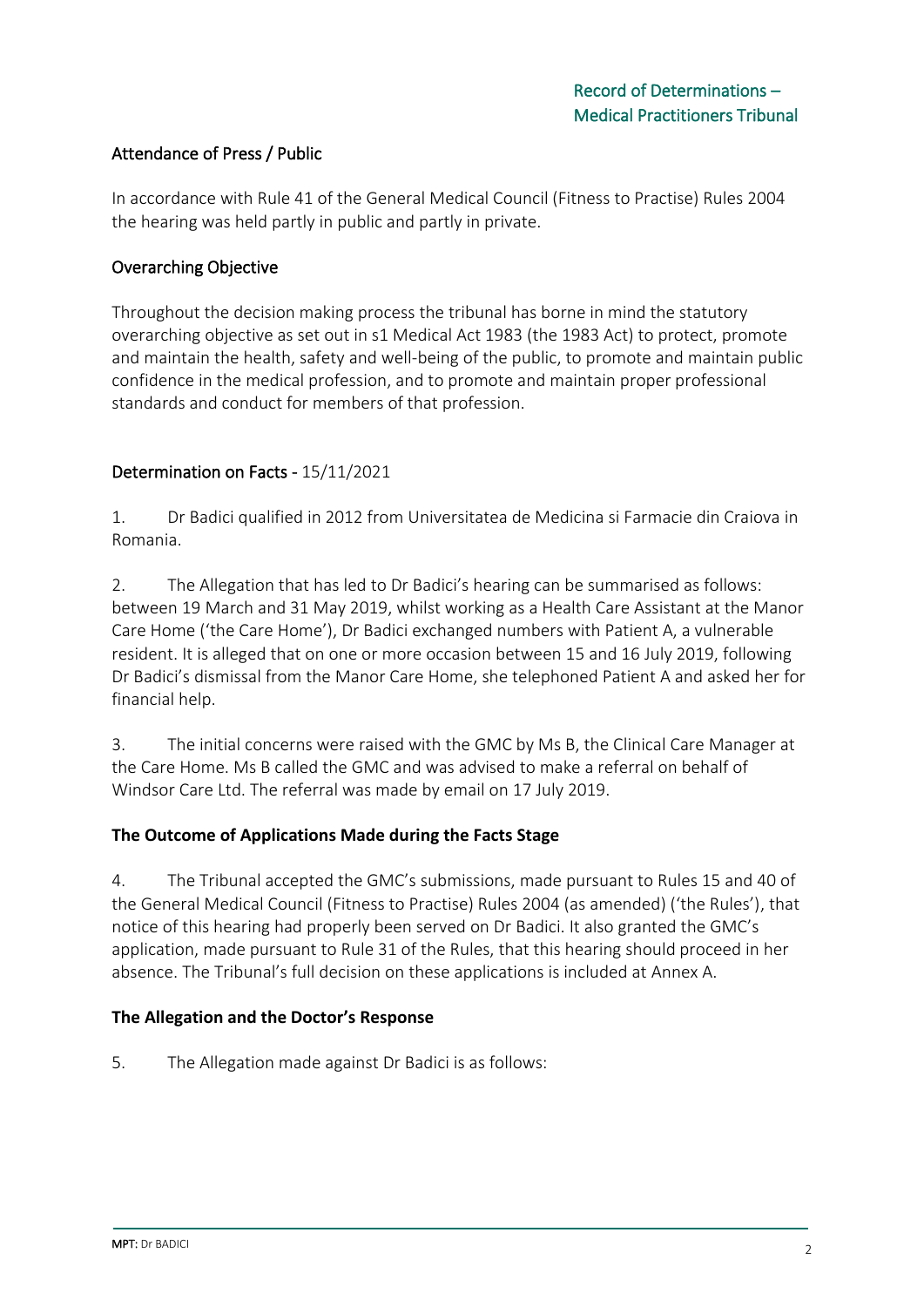That being registered under the Medical Act 1983 (as amended):

- 1. At all material times Patient A was a vulnerable service user resident at the Manor Care Home (the 'Care Home'). To be determined
- 2. Whilst working as a Health Care Assistant at the Care Home between 19 March 2019 and 31 May 2019, you exchanged numbers with Patient A. To be determined
- 3. Following your dismissal from the Care Home, on one or more occasion between 15 and 16 July 2019 you telephoned Patient A and asked her:
	- a. to transfer money into your bank account or words to that effect; To be determined
	- b. for her financial help, or words to that effect. To be determined

And that by reason of the matters set out above your fitness to practise is impaired because of your misconduct. To be determined

#### **Witness Evidence**

6. The Tribunal received evidence on behalf of the GMC in the form of witness statements from the following witnesses who were not required to give oral evidence:

- Patient A, resident of the Care Home, statement dated 9 December 2019;
- Ms C, Registered Manager at the Care Home, statement dated 10 December 2019;
- Ms D, Training Co-ordinator at the Care Home, statement dated 15 January 2020; and
- Ms E, Health Care Assistant at the Care Home, statement dated 22 January 2020.

#### **Documentary Evidence**

7. The Tribunal had regard to the documentary evidence provided by the GMC which included amongst others:

- Screenshot of Dr Badici's mobile contact number on the Care Home system, undated;
- Screenshots of Patient A's phone call log, dated between 2 June and 16 July 2019;
- Incident Form completed by the Care Home, dated 16 July 2019;
- The Care Home policies; and
- Text messages exchanged between Dr Badici and Ms E, dated between 31 May and 8 June 2019.

#### **The Tribunal's Approach**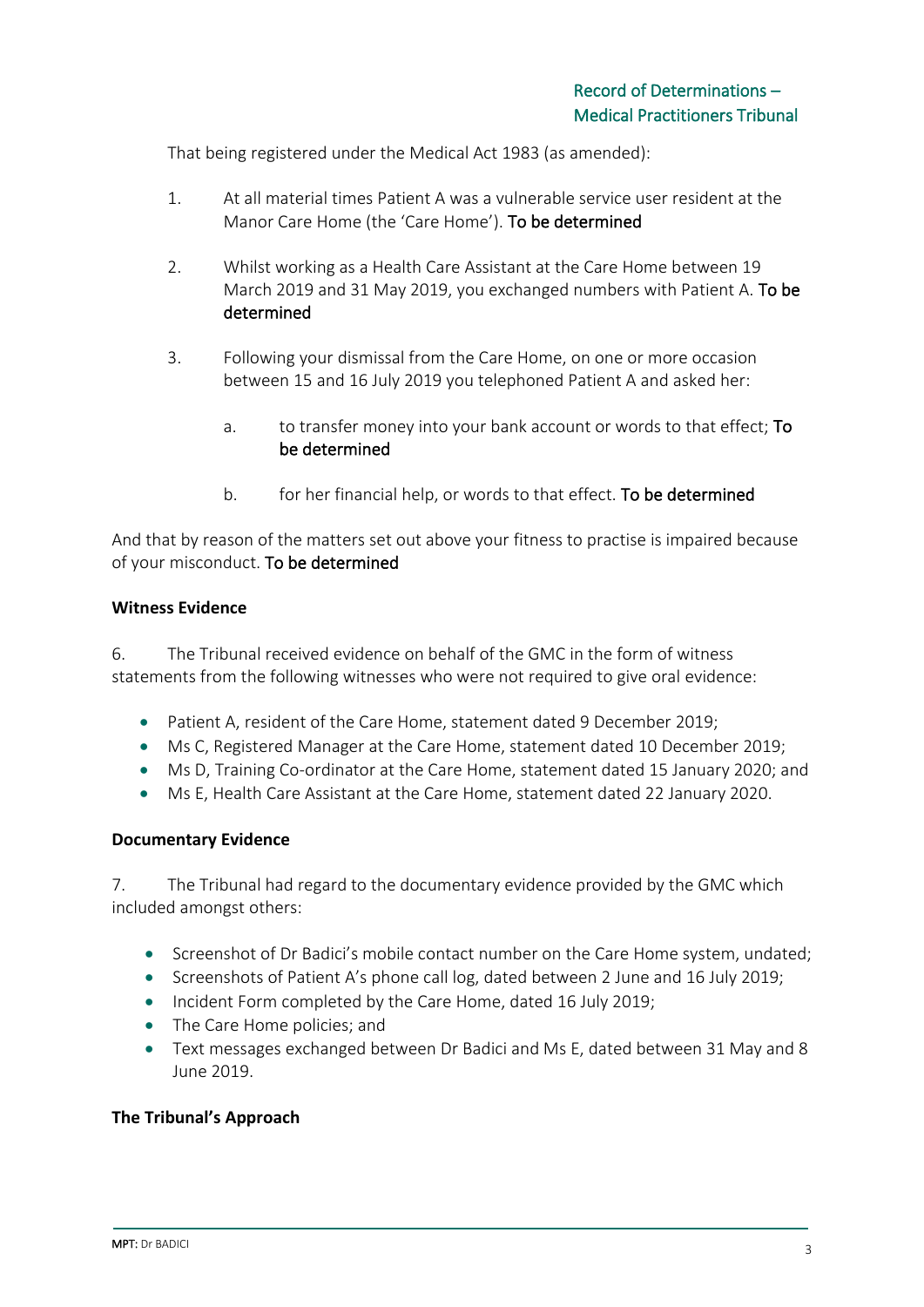8. In reaching its decision on facts, the Tribunal has borne in mind that the burden of proof rests on the GMC and it is for the GMC to prove the Allegation. Dr Badici does not need to prove anything. The standard of proof is that applicable to civil proceedings, namely the balance of probabilities, i.e. whether it is more likely than not that the events occurred.

## **The Tribunal's Analysis of the Evidence and Findings**

9. The Tribunal has considered each outstanding paragraph of the Allegation separately and has evaluated the evidence in order to make its findings on the facts.

## Paragraph 1

10. It is alleged that, at all material times, Patient A was a vulnerable service user resident at the Care Home.

11. The Tribunal had regard to Patient A's witness statement in which she stated:

*'I am a full time resident at the Manor Care Home (the 'Care Home') where Adelina worked as a carer.*

*I have been at the Care Home for around a year. I require daily care. I am in poor health and unable to walk. In around 2014 I had to have my hip removed and had several washouts due to infection. I was left with a 2inch leg length discrepancy. As a result I now can't walk and I am bedbound. If I want to leave the bed, I have to be hoisted into my wheelchair. I can't steer the wheelchair so I can't go out alone. I can't sit for longer than a couple of hours in my chair as I become sore and uncomfortable. I also have a catheter which requires emptying regularly throughout the day and the carers assist me with this.'*

12. The Tribunal also had regard to the statement of the Registered Manager of the Care Home, Ms C, in which she stated:

*'My Main concern was to safeguard Patient A. Anyone who is in 24 hour care, regardless of their mental capacity is potentially vulnerable. Patient A is an elderly lady who is a resident that has chronic respiratory failure requiring continuous positive airway pressure. She suffers with anoxia, diabetes and is a bariatric patient meaning she is unable to mobilise.'*

13. The Tribunal also noted the statements of two further employees of the Care Home, Ms D and Ms E, who make reference to Patient A being a patient at the Care Home.

14. The Tribunal accepted all the evidence showed that Patient A was a patient at the Care Home. Further, the Tribunal accepted Patient A's and Ms C's description of Patient A's health condition. It was satisfied that Patient A's situation led to a level of dependence on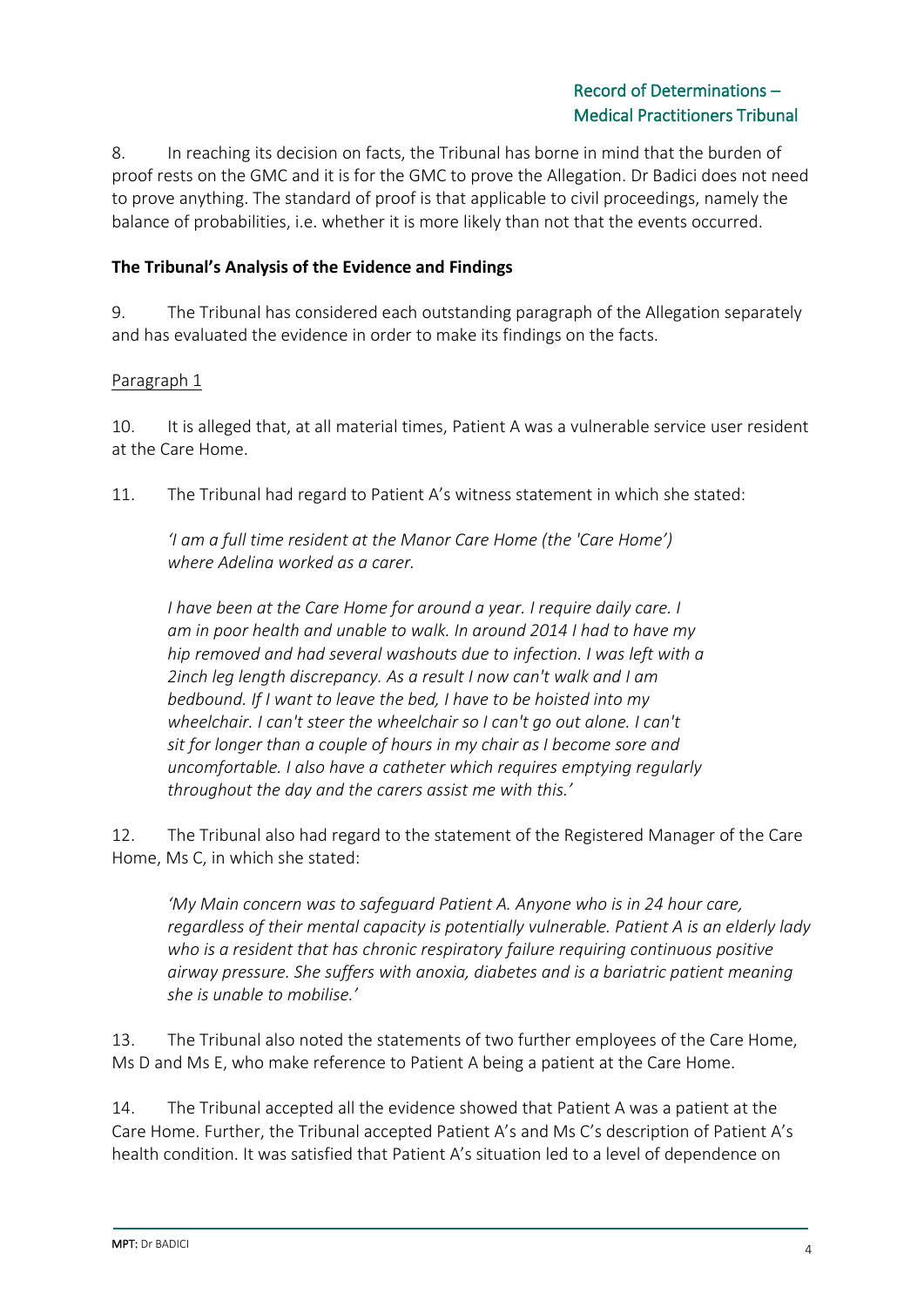others which rendered her vulnerable. The Tribunal was also mindful of the fact that Patient A was an *'elderly lady'* and was of the view that her age, coupled with her health condition, likely amplified her vulnerability.

15. Accordingly, the Tribunal found paragraph 1 of the Allegation proved.

## Paragraph 2

16. It is alleged that, whilst working as a Health Care Assistant at the Care Home between 19 March 2019 and 31 May 2019, Dr Badici exchanged numbers with Patient A.

17. The Tribunal had regard to Patient A's statement, in which she stated:

*'I don't recall [the] exact date but a couple of days before she left, Adelina and I exchanged contact numbers. I think that she suggested this so that we could keep in touch. I wished her well and said I hoped to hear from her. I didn't save her name into my phone.'*

18. The Tribunal accepted the evidence of Patient A that, at some point before Dr Badici left, she had exchanged contact numbers with her. It was consistent with the evidence of Patient A receiving calls on her phone from a number which cross-referenced to the home's administration records as Dr Badici's number.

19. Accordingly, the Tribunal found paragraph 2 of the Allegation proved.

## Paragraph 3

20. It is alleged that, following her dismissal from the Care Home, on one or more occasion between 15 and 16 July 2019 Dr Badici telephoned Patient A.

21. The Tribunal first considered the screenshots of Patient A's mobile phone which display her call records from 15 and 16 July 2019. It noted that the screenshots demonstrate Patient A was called twice on 16 July 2019 and a telephone number is displayed. The Tribunal went on to consider the records of the Care Home. Dr Badici's employment records included details of her mobile telephone contact number. The Tribunal was satisfied that the call records from Patient A's mobile phone from 16 July 2021 correlate to Dr Badici's mobile number held by the Care Home. It was clear that two calls had been received by Patient A from Dr Badici's number.

22. The Tribunal also noted there were three missed calls on 15 July 2019. Whilst no telephone number appears on the screenshot the tribunal was satisfied it was likely to have been Dr Badici as claimed by Patient A.

23. Accordingly, the Tribunal was satisfied that, on one or more occasion between 15 and 16 July 2019, Dr Badici telephoned Patient A.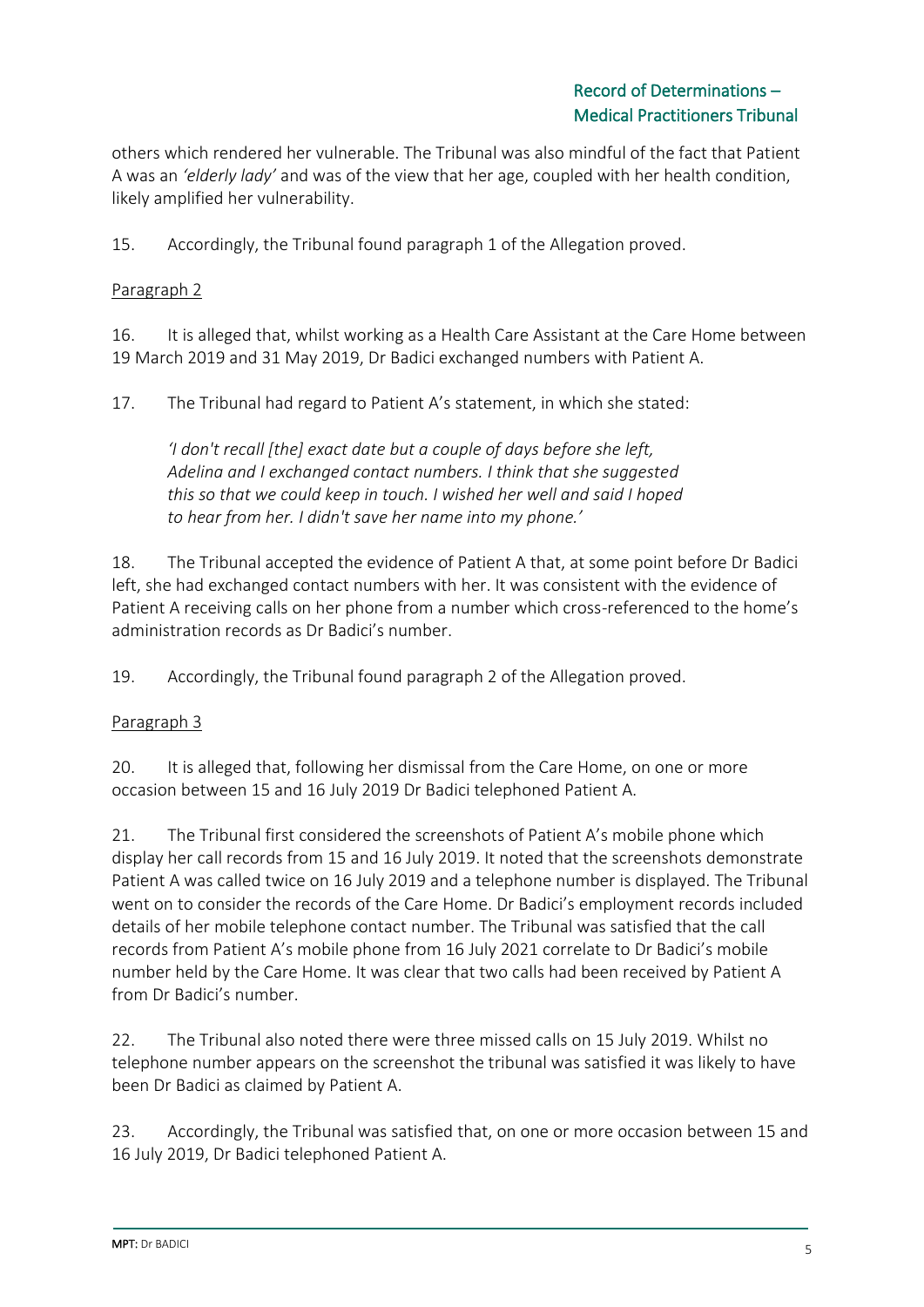24. The Tribunal went on to consider the content of the calls. It had regard to Patient A's statement in which she stated:

*'Adelina called again three times on 15 July 2019. I still didn't have her name saved to my phone but I may have recognised her number on my screen or her voice when I answered. She was sobbing during these calls and saying something like 'help me, help me'. She was asking for money and I said something along the lines of [I can't] do nothing'. She phoned again the next minute saying something like 'I'll give you my bank details so you can put some money in' and something about either having to come back to England or going from England back to her county. She was saying something like 'III give you my details or you give me your details', meaning my bank details. She said something like 'I need help'. The calls went on like that, she was very tearful and she kept calling to try and persuade me to put money in her account.*

*The calls weren't long. I said there was nothing I could do. In the end I turned off my phone or I may have had a medical appointment and ended the calls. She never asked for a specific sum of money. I didn't disclose my bank details to her, or take her bank details from her.*

*She called again twice on 16 July 2019. I don't really recall the detail of these calls other than it just being more of the same with her crying a lot and asking something like 'are you going to help me or not?' and saying 'nobody helps me'. I just said sorry and that there was nothing I could do. When I saw her calling a second time I just cancelled the call and that was the end of it.'*

25. The Tribunal went on to consider the witness statement of Ms D in which she stated:

*'I became aware of concerns relating to Adelina after she had left the Manor Care Home, when a resident reported to me that Adelina had contacted her seeking money.*

*This occurred on the morning of 16 July 2019. The team had started the mornings personal care which means that staff had gone off in pairs or alone to assist with residents. My colleague,* Ms D*, came to find me and asked me to go with her a resident's room. The resident was Patient A.* 

*I got the impression something was wrong; because I am a Team Leader and people report things to me I suspected something wasn't quite right. When we got to Patient A she looked a little concerned and so did* Ms D*.*

*At this stage when things are reported to us we're not to keep secretes (sic). I spoke to Patient A, who has full mental capacity, and I explained that whatever she told me, I*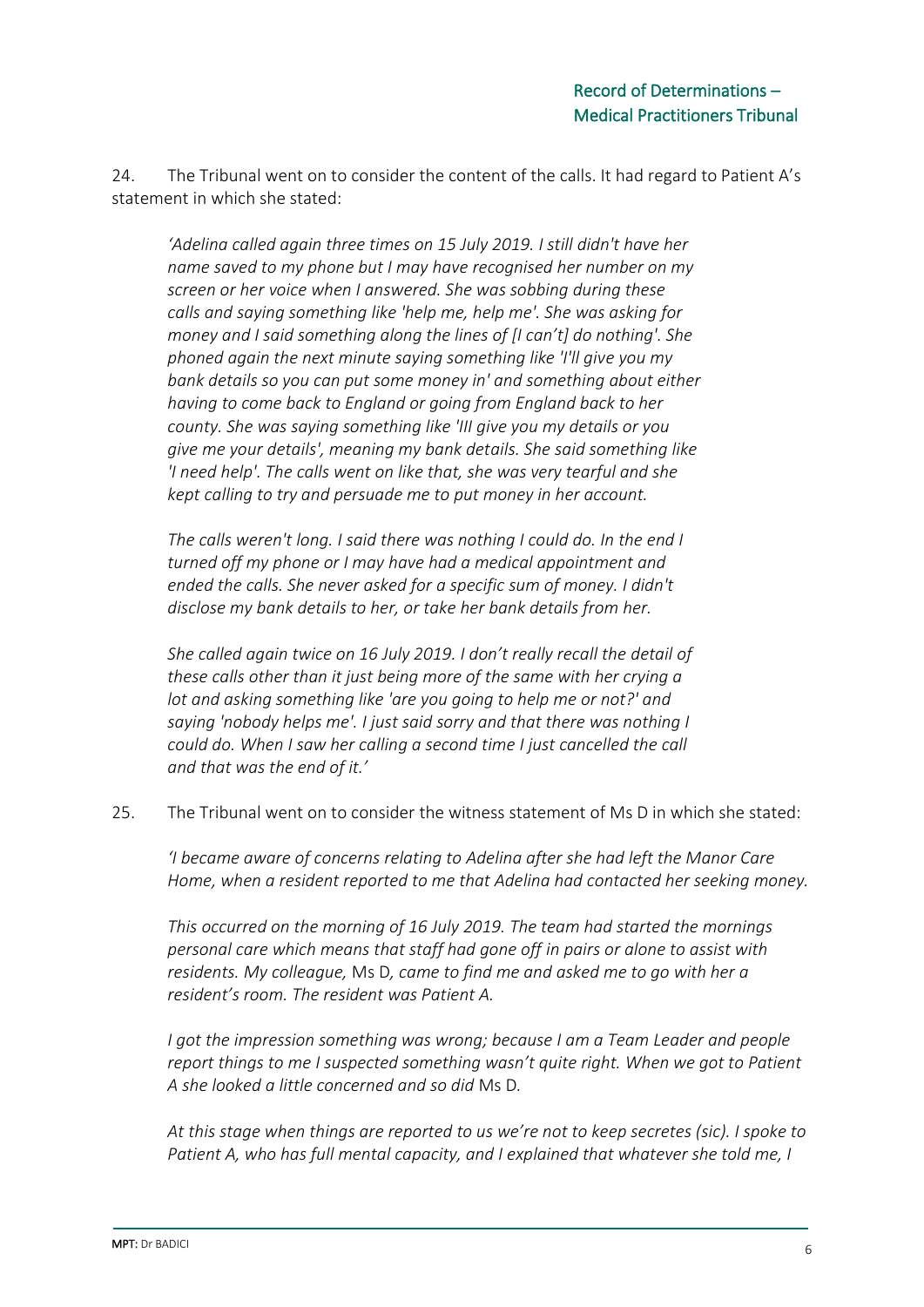*couldn't keep secret and would need to report it. Patient A confirmed she understood. I got the impression that Patient A wanted to take it further and I was the first step.*

*Patient A then told me that she had been receiving phone calls from Adelina that has been quite frequent. She said they had happened the night before and it played on her mind and she had problems sleeping so by the morning she knew she wanted to speak to someone. I thanked Patient A for reporting it to me and for trusting us to take it further to support her.* 

*Patient A didn't say anything about the frequency of the calls. She said that Adelina was asking for her money and that she needed it as she was having family problems. She said that Adelina asked her if she could send her bank details and if Patient A would do a bank transfer. Patient A didn't say that any amount of money was mentioned.'*

26. The Tribunal noted that Ms D reported the incident to Ms C and Ms C completed an incident report form for safeguarding reasons which is dated 16 July 2021. In that incident form, the nature of the incident is described as, *'an ex dismissed member of staff has allegedly phoned resident Patient A requesting money and bank details.'*

27. The Tribunal also had regard to Ms E's statement where she herself confirms she had been asked by Dr Badici for money:

*'After she left the Manor Care Home in around June 2019, I received text messages from Adelina asking for money on 6 June 2019.'*

28. The Tribunal noted the screenshot of the text messages between Ms E and Dr Badici from 6 June 2019. Dr Badici messaged Ms E the following:

*'Can you transfer some money for 1-2 weeks please?'*

*'Can you please tell me if you can help me Sorry for disturb you'*

Those messages were sent some hours apart and she also provided her bank details to Ms E.

29. The Tribunal was satisfied that Patient A's account was credible and reliable. It was reported to staff and recorded as a safeguarding incident. The Tribunal considered that Patient A had reported the incident in a timely manner and noted that Ms D had informed Ms C who produced an incident report form on the same day.

30. The events complained of were consistent with what Ms E had reported of an unwarranted request for financial assistance from Dr Badici in June 2019. Ms E's written statement is corroborated by the screenshots of the text messages. The Tribunal considered that this lent further support to Patient A's account of the nature of the conversation she had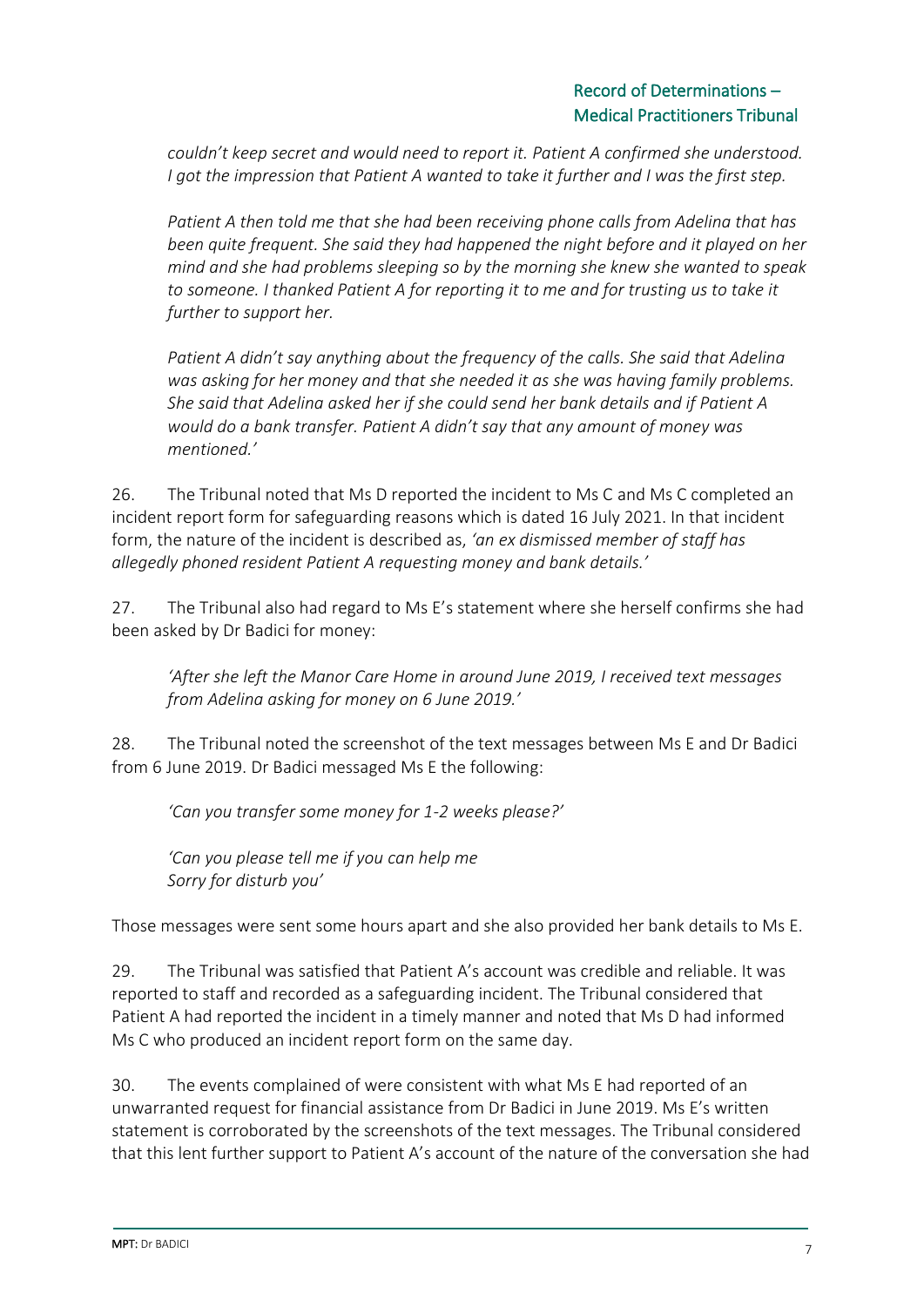with Dr Badici. The Tribunal was satisfied that Dr Badici had asked Patient A for financial help and to transfer money into her bank account (or words to the effect).

31. Accordingly, the Tribunal found paragraph 3 of the Allegation proved in its entirety.

#### **The Tribunal's Overall Determination on the Facts**

32. The Tribunal has determined the facts as follows:

That being registered under the Medical Act 1983 (as amended):

- 1. At all material times Patient A was a vulnerable service user resident at the Manor Care Home (the 'Care Home'). Determined and found proved
- 2. Whilst working as a Health Care Assistant at the Care Home between 19 March 2019 and 31 May 2019, you exchanged numbers with Patient A. Determined and found proved
- 3. Following your dismissal from the Care Home, on one or more occasion between 15 and 16 July 2019 you telephoned Patient A and asked her:
	- a. to transfer money into your bank account or words to that effect; Determined and found proved
	- b. for her financial help, or words to that effect. Determined and found proved

And that by reason of the matters set out above your fitness to practise is impaired because of your misconduct. To be determined

#### Determination on Impairment - 16/11/2021

1. The Tribunal now has to decide in accordance with Rule 17(2)(l) of the Rules whether, on the basis of the facts which it has found proved earlier in this document, Dr Badici's fitness to practise is impaired by reason of misconduct.

## The Evidence

2. The Tribunal has taken into account all the evidence received during the facts stage of the hearing.

#### Submissions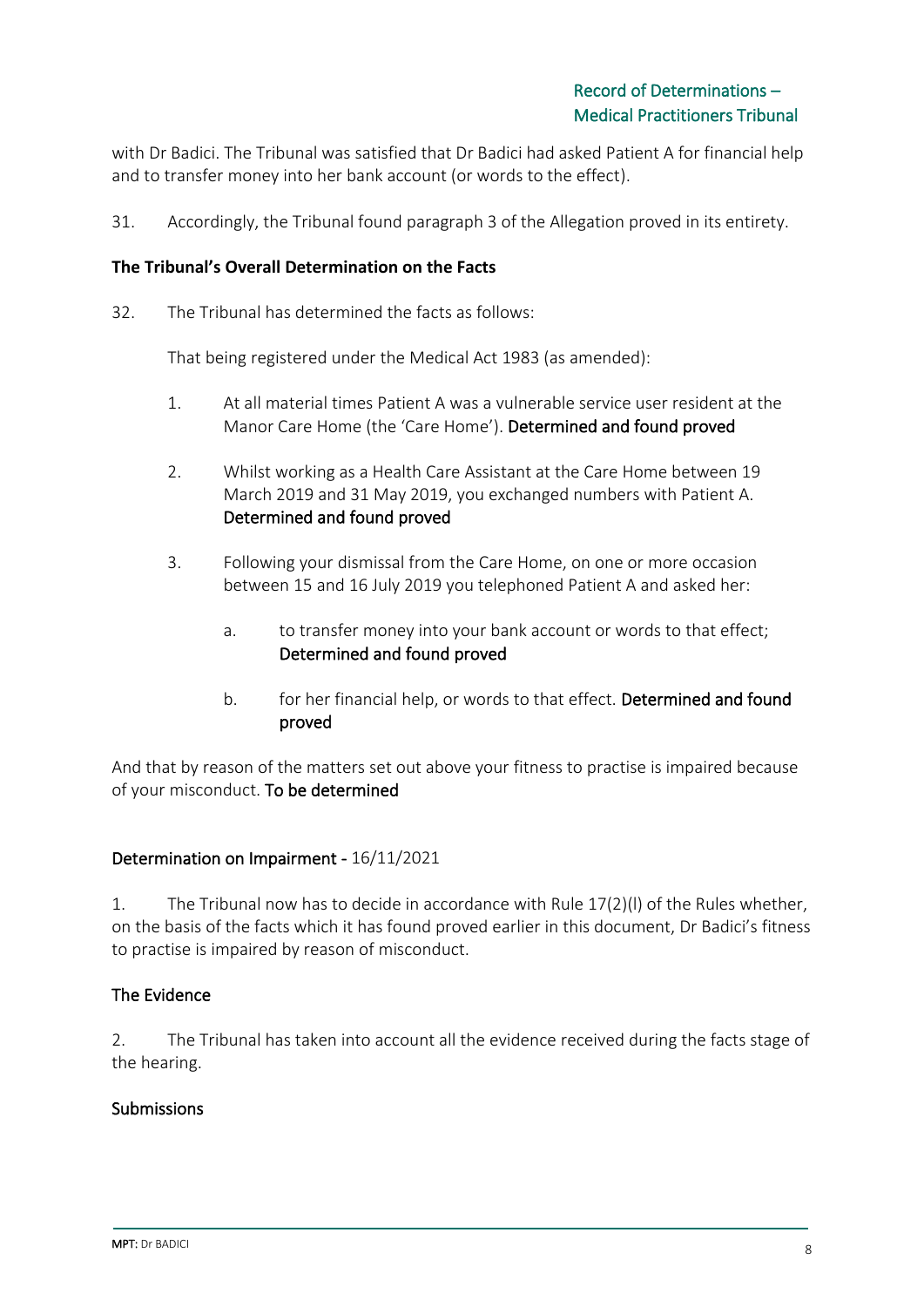## Record of Determinations – Medical Practitioners Tribunal

3. On behalf of the GMC, Ms Tighe submitted that Dr Badici's fitness to practise is impaired by reason of misconduct. She reminded the Tribunal of the two-stage process to be adopted. First, whether the facts found proved amount to misconduct and secondly, whether Dr Badici's fitness to practise is currently impaired by reason of her misconduct.

4. Ms Tighe referred the Tribunal to Good Medical Practice (2013 edition) ('GMP') and submitted that Dr Badici had breached paragraph 65 (set out further below).

5. Ms Tighe reminded the Tribunal of the chronology to Dr Badici's case. She submitted that Dr Badici had first asked a member of staff at the Care Home, Ms E, for money. When this was unsuccessful, Dr Badici asked Patient A for financial help, having swapped numbers with her before Dr Badici's employment was ended. Taking into account Patient A's vulnerabilities, Ms Tighe submitted that Dr Badici had deliberately targeted Patient A and attempted to exploit their relationship by asking Patient A for financial help. Ms Tighe submitted that Dr Badici's actions amounted to misconduct that was serious.

6. Ms Tighe referred the Tribunal to the case of *Grant* (set out below) and submitted that Dr Badici has in the past acted and/or is liable in the future to act so as to put a patient or patients at unwarranted risk of harm, has in the past brought and/or is liable in the future to bring the medical profession into disrepute and has in the past breached and/or is liable in the future to breach one of the fundamental tenets of the medical profession.

7. Ms Tighe submitted that Dr Badici's engagement with her regulator had been *'nonexistent.'* Dr Badici had denied making the phone calls when Ms C rang her to tell her not to contact Patient A; and Ms Tighe submitted that there is no indication that Dr Badici has progressed from that position. Further, it was submitted that there had been no expression of remorse, no evidence of insight and no evidence that Dr Badici has attempted to remediate her misconduct. Therefore, Ms Tighe submitted that there remains a risk of repetition in this case.

8. Ms Tighe referred to the overarching objective and concluded that a finding of impairment was necessary to protect the public and to maintain public confidence in the medical profession.

# The Relevant Legal Principles

9. The Tribunal reminded itself that at this stage of proceedings, there is no burden or standard of proof and the decision of impairment is a matter for the Tribunal's judgement alone.

10. In approaching the decision, the Tribunal was mindful of the two-stage process to be adopted: first whether the facts as found proved amounted to misconduct, and that the misconduct was serious; and then whether the finding of that serious misconduct, could lead to a finding of impairment.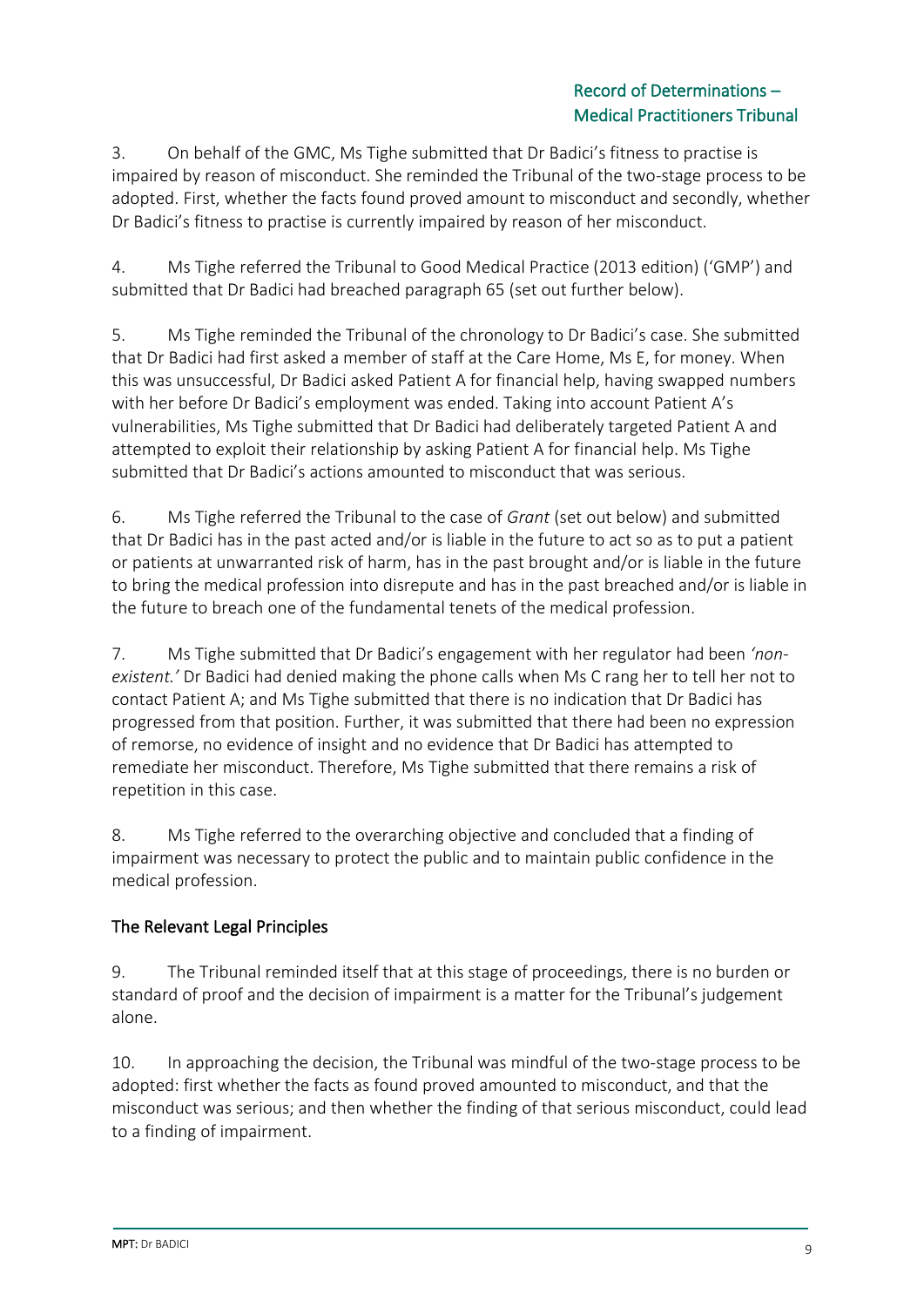## Record of Determinations – Medical Practitioners Tribunal

11. The Tribunal reminded itself that misconduct has been defined as '*a word of general effect, involving some act or omission which falls short of what would be proper in the circumstances.'* The Privy Council went on to say that, *'the standard of propriety may often be found by reference to the rules and standards ordinarily required to be followed by a medical practitioner in the particular circumstances',* per Lord Clyde in *Roylance v GMC (No.2) [2000] 1 AC 311).*

12. The Tribunal must determine whether Dr Badici's fitness to practise is impaired today, taking into account Dr Badici's conduct at the time of the events and any relevant factors since then such as whether the matters are remediable/have been remedied, whether she has shown insight and any likelihood of repetition.

13. Whilst there is no statutory definition of impairment, the Tribunal was assisted by the guidance provided by Dame Janet Smith in the *Fifth Shipman Report*, as adopted by the High Court in *CHRE v NMC and Paula Grant [2011] EWHC 297 Admin.* In particular, the Tribunal considered whether its findings of fact showed that Dr Badici's fitness to practise is impaired in the sense that she:

*'a. Has in the past acted and/or is liable in the future to act so as to put a patient or patients at unwarranted risk of harm; and/or*

*b. Has in the past brought and/or is liable in the future to bring the medical profession into disrepute; and/or*

*c. Has in the past breached and/or is liable in the future to breach one of the fundamental tenets of the medical profession; and/or*

*d. …'*

# The Tribunal's Determination on Impairment

## Misconduct

14. The Tribunal first considered whether Dr Badici's actions amounted to misconduct.

15. The Tribunal had regard to the principles set out in GMP. It was mindful of the general principle, *'maintaining trust*.' This is expressly reaffirmed under paragraph 65 of GMP which the Tribunal considered was engaged in this case:

*'65 You must make sure that your conduct justifies your patients' trust in you and the public's trust in the profession.'*

16. The Tribunal noted that Dr Badici had exchanged telephone numbers with Patient A, who was a vulnerable patient at the Care Home. Patient A says in her statement that the two of them *'spoke as friends'* and went on to say: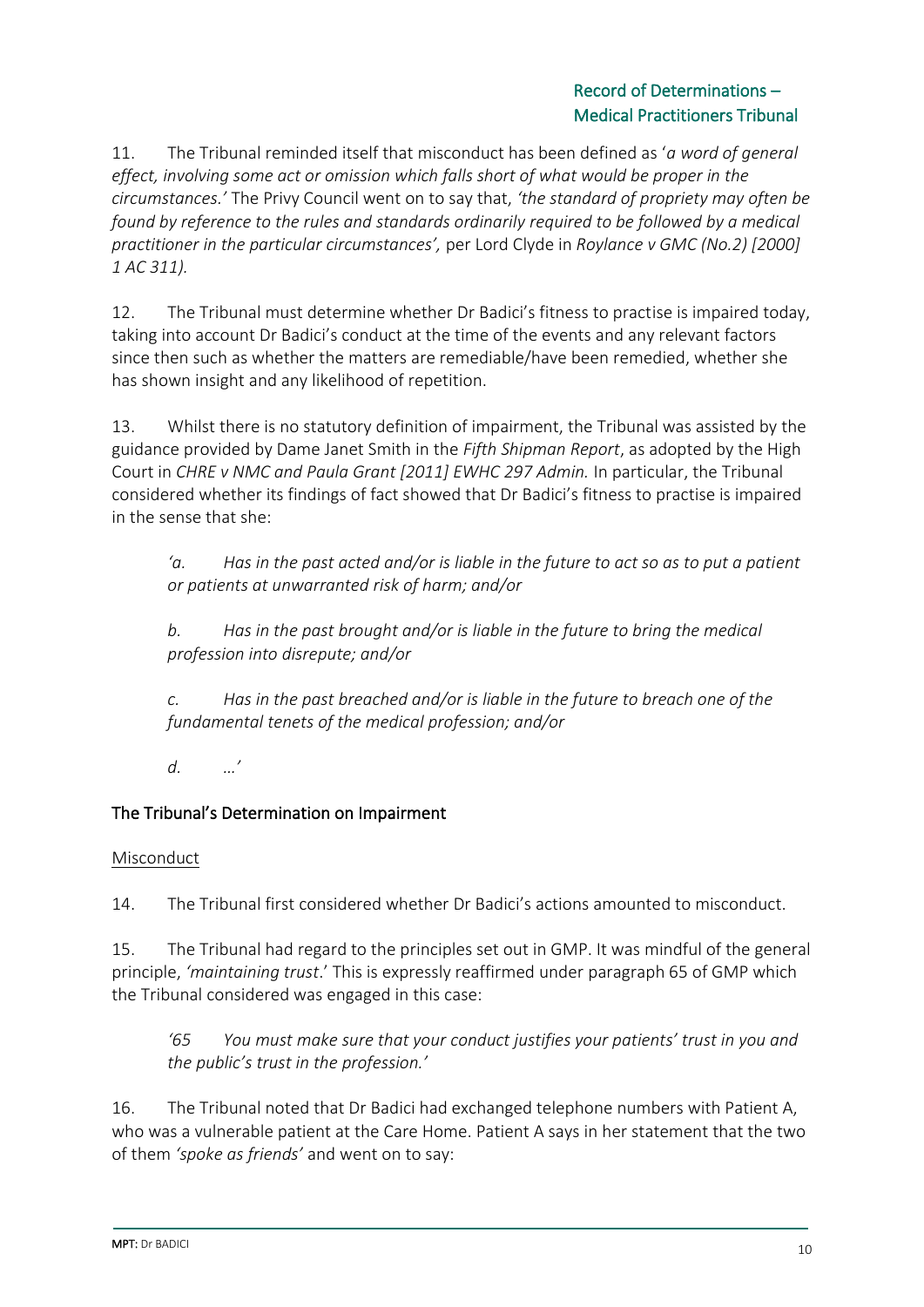*'I don't recall that exact date but a couple of days before she left, Adelina and I exchanged contact numbers. I think that she suggested this so that we could keep in touch. I wished her well and said I hoped to hear from her. I didn't save her name into my phone.'*

17. The evidence does not support a degree of mutual friendship between the two because it appeared Dr Badici instigated matters. Patient A did not store the telephone details and indicated to Dr Badici that she *'hoped to hear from her.'* It may well have only been a pleasantry and the Tribunal puts the matter no higher. However, the context of how Dr Badici came about Patient A's number is relevant in two contexts: first, in terms of assessing the misconduct, and then further in the determination when dealing with references made to *'exploit'* in the GMC's submissions.

18. The Tribunal has found that Dr Badici called Patient A on several occasions and when she managed to speak with Patient A, asked for financial help. That was only possible because Dr Badici acted contrary to her employer's protocols about data protection and maintaining boundaries with care home residents. The Tribunal had regard to the witness statement of Ms D who stated:

*'It's part of a policy at the care home not to share data with residents or have that kind of relationship with the residents and there would be no need to take mobile numbers from residents…Adelina was made aware of confidentiality, professional relationships and boundaries during her training and has access to all available policies and procedures...'*

19. The Tribunal was satisfied that this level of professionalism and professional detachment was akin to what is required by GMP. Furthermore, the Tribunal was satisfied that whilst Dr Badici's caring role did not require GMC medical registration, she was working in a clinical environment and with vulnerable people. The Tribunal had regard to the context in which Dr Badici was working, the training she would have undertaken and the various policies within the Care Home. They were akin to what a patient facing registered medical practitioner would be familiar with and required to observe. The Tribunal was satisfied that there was a sufficient factual nexus with her caring role and her standing as a doctor given the nature of the work she was doing.

20. The Tribunal was satisfied that exchanging numbers with Patient A amounted to misconduct. The context in which this exchange of numbers took place with a vulnerable patient (paragraph 2 of the Allegation) brings this misconduct into the ambit of misconduct which is serious, though the real gravamen of the case is under paragraph 3 of the Allegation.

21. The Tribunal was in no doubt that phoning a vulnerable patient a number of times, even after the termination of employment, was inappropriate. The frequency of those calls on 15 and 16 July 2019 perhaps indicated a degree of desperation on the part of Dr Badici; but she should have been mindful of respecting Patient A's privacy inasmuch as Patient A did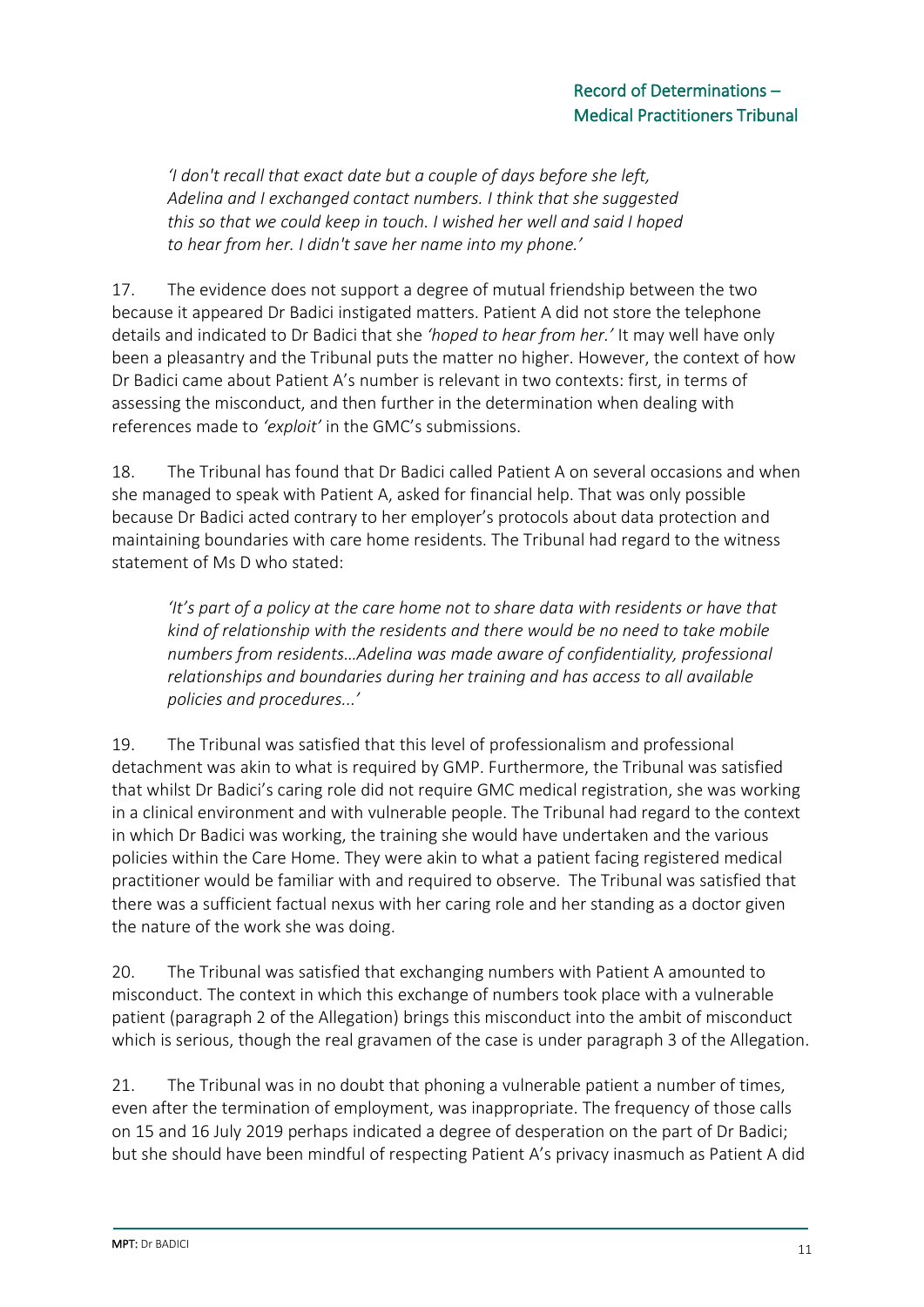## Record of Determinations – Medical Practitioners Tribunal

not answer or return the calls. When she did finally speak with Patient A, she crossed a line as regards professionalism and sought financial assistance from Patient A, who despite no longer relying on Dr Badici for professional care, remained a vulnerable resident. Dr Badici's actions were inappropriate, unprofessional and would be considered deplorable by fellow medical practitioners. Dr Badici's request for financial assistance from Patient A amounted to misconduct which was serious.

22. In all the circumstances, the Tribunal concluded that Dr Badici's conduct was a sufficiently serious breach of the standards of conduct as set out in GMP as to amount to serious misconduct.

## Impairment

23. The Tribunal, having determined that the facts found proved amounted to misconduct, went on to consider whether, as a result of that misconduct, Dr Badici's fitness to practise is currently impaired.

24. The Tribunal had regard to the submissions and legal advice provided by the LQC. It took account of the well-rehearsed criteria set out in the *Grant* case, as set out above.

25. The Tribunal decided that the evidence relied on and findings made about Dr Badici's misconduct did not support a finding that she had in the past or was liable in the future to pose a clinical risk to patients.

26. Whilst Patient A does make reference to the phone calls causing distress, the Tribunal did not accept Ms Tighe's submission that Dr Badici had deliberately *'exploited'* Patient A. The Tribunal had regard to the chronology of events and noted that Dr Badici had asked her colleague, with whom she was friends, for financial help in June 2019. Her text messages to the colleague suggested Dr Badici XXX. The Tribunal inferred a degree of desperation in her then progressing matters and phoning Patient A to ask for money in July 2019. The Tribunal did not consider that her personal circumstances, however desperate, justified asking Patient A for financial assistance.

27. However, the circumstances of how that arose was unlikely to have been an attempt to *'exploit'* Patient A in the safeguarding sense of exploitation which is how the Tribunal understood the reference was made in submissions. The LQC had advised the Tribunal to be mindful of the somewhat sinister undertones to some of the evidence which had not formed part of the actual Rule 7 Allegation and which tended to have a prejudicial effect rather than probative value in terms of deciding paragraphs 1 to 3 of the Allegation.

28. The Tribunal noted that Dr Badici had telephoned Patient A on 2 June 2019 but there was no request for money on that occasion. The Tribunal rejects the characterisation that Dr Badici sought to exploit Patient A and drew reasonable inferences from all of the evidence that her actions on 15 and 16 July 2019 amounted to an impulsive, single incident over a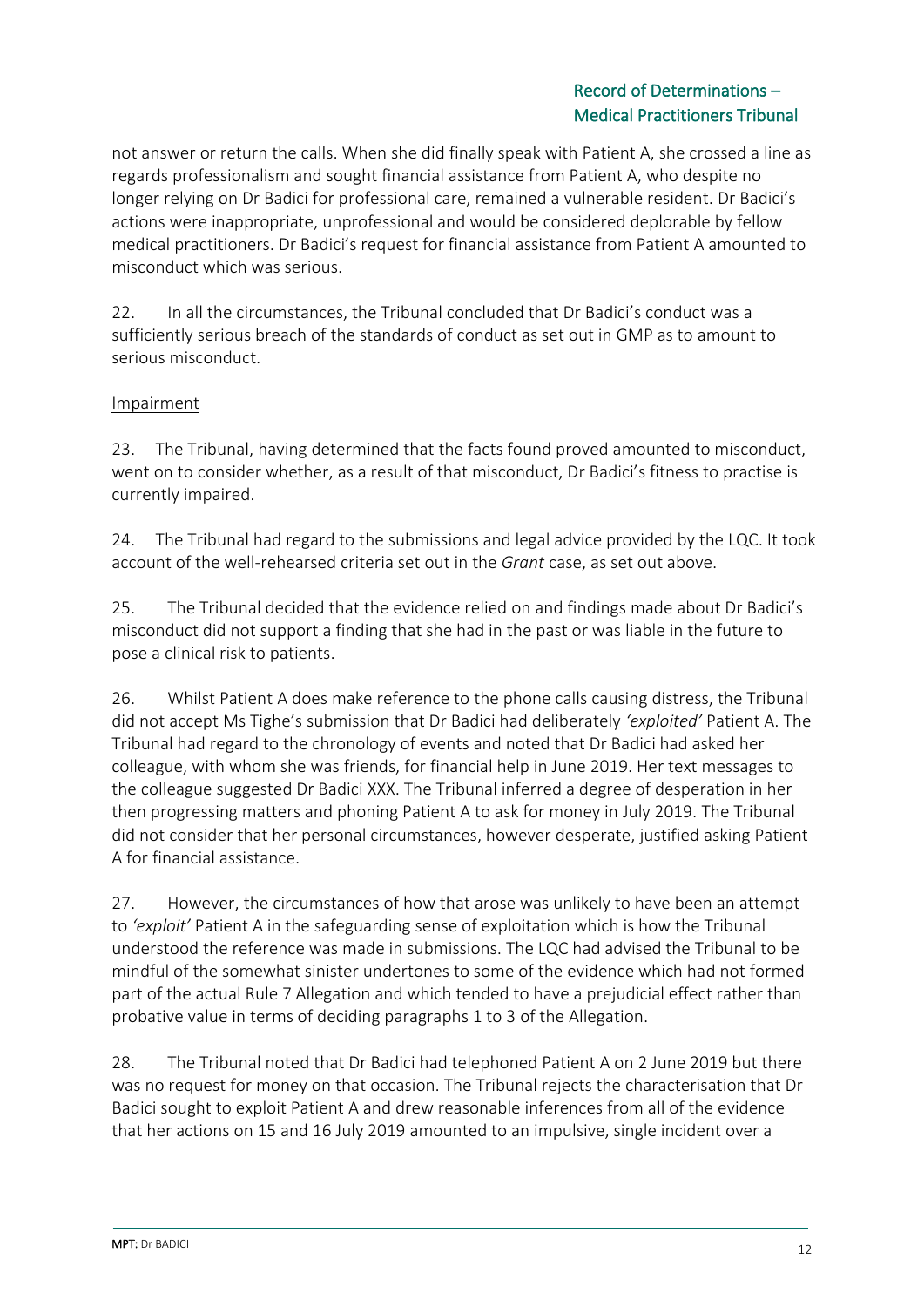confined period rather than a carefully planned course of predatory behaviour to exploit Patient A.

29. Nevertheless, the Tribunal was satisfied that Dr Badici's misconduct in asking Patient A for financial help and to transfer money to her crossed professional boundaries. The Tribunal was in no doubt that her misconduct brought the medical profession into disrepute. It also breached one of the fundamental tenets of the medical profession because public trust in the profession was likely to have been undermined by her actions of putting a vulnerable person in, at the very least, a difficult position which led to some degree of distress at the time.

30. In determining whether a finding of current impairment of fitness to practise is necessary, the Tribunal looked for evidence of insight and remediation, and the likelihood of repetition.

31. The Tribunal noted Ms C's evidence that when she called Dr Badici on the 16 July 2019 to confront her, Dr Badici denied calling Patient A. The Tribunal has found that she did. The Tribunal has not been provided with any evidence that Dr Badici has progressed from this position of denial. Further, The Tribunal has not received any evidence that she has apologised to Patient A for the distress caused, nor has it has been provided with any evidence that demonstrates Dr Badici's understanding of how her actions could have impacted on public confidence in the profession.

32. The Tribunal has not been presented with any evidence that Dr Badici has attempted to remediate her misconduct. Given the absence of this evidence, the Tribunal was satisfied that there remains a risk that her misconduct might be repeated.

33. The Tribunal was satisfied that, the need to promote and maintain public confidence in the medical profession and the need to promote and maintain proper professional standards and conduct for members of the profession would be undermined if a finding of impairment were not made in this case.

34. Accordingly, the Tribunal determined that Dr Badici's fitness to practise is impaired by reason of her misconduct.

## Determination on Sanction - 17/11/2021

1. Having determined that Dr Badici's fitness to practise is impaired by reason of misconduct, the Tribunal now has to decide in accordance with Rule 17(2)(n) of the Rules on the appropriate sanction, if any, to impose.

## The Evidence

2. The Tribunal has taken into account evidence received during the earlier stages of the hearing where relevant to reaching a decision on sanction.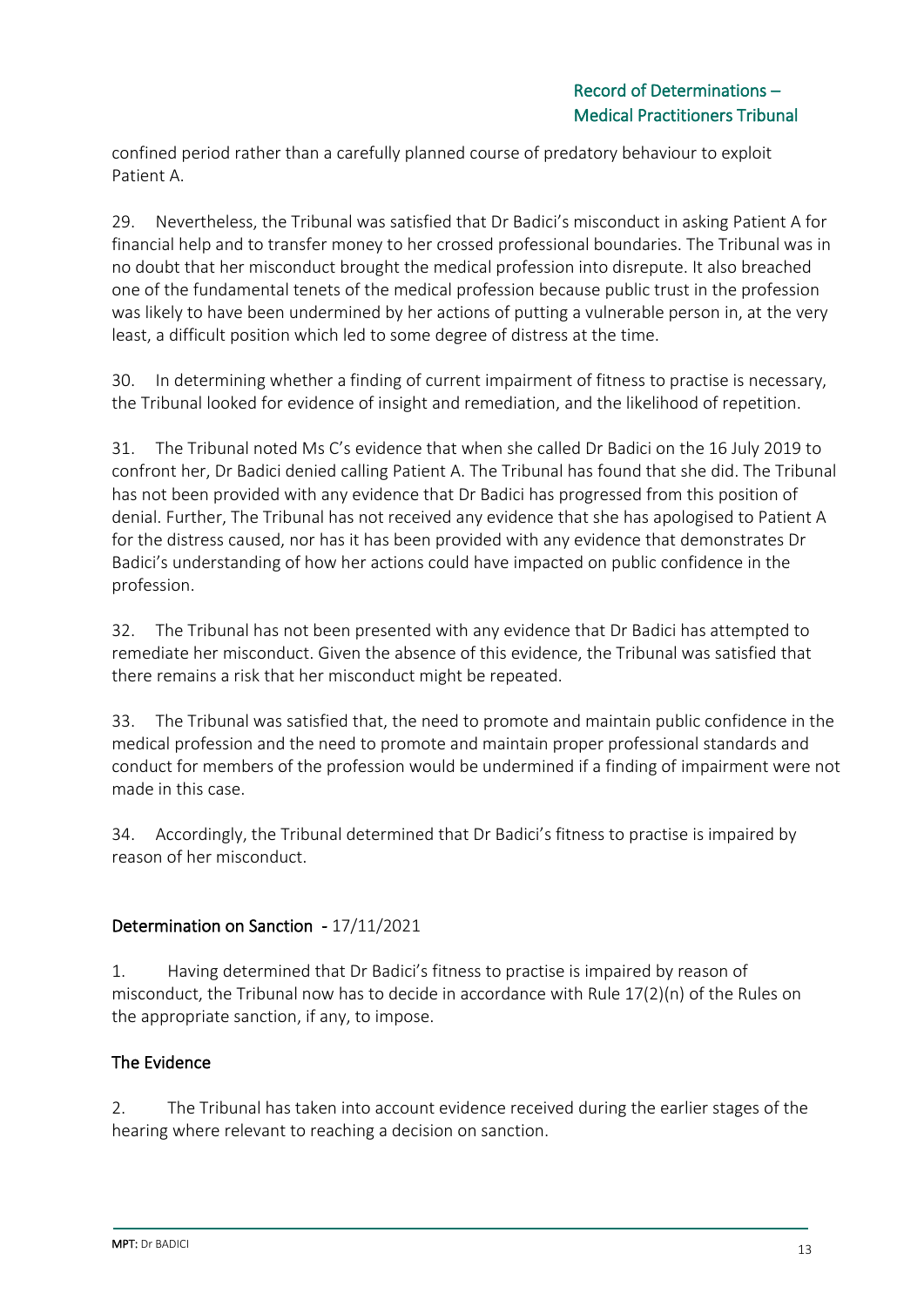## Submissions

3. On behalf of the GMC, Ms Tighe submitted that the most appropriate and proportionate sanction in this case would be to erase Dr Badici's name from the Medical Register.

4. Ms Tighe referred to the relevant paragraphs of the Sanctions Guidance (November 2020) ('SG'). She reminded the Tribunal of the overarching objective and stated that it should also have regard to the principle of proportionality.

5. In reference to the mitigating factors in this case, Ms Tighe acknowledged that the evidence suggests Dr Badici was experiencing personal issues at the time of her misconduct. However, she submitted that, in the absence of any engagement from Dr Badici, it is difficult to assess what weight to afford to this as a mitigating feature. Ms Tighe referred to the lapse of time since the incident. Further, she submitted that Dr Badici had only recently been admitted to the Medical Register in 2017 (but without a licence to practise), having qualified as a doctor overseas; and that this may be relevant mitigation to consider.

6. Ms Tighe submitted that Dr Badici's lack of insight is an aggravating factor. Further, she submitted that Dr Badici had abused her professional position. Whilst she acknowledged the Tribunal's finding that Dr Badici had not exploited Patient A, she submitted that the only reason Dr Badici was able to make contact with Patient A was because she had acted contrary to the Care Home's policies in relation to maintaining boundaries with the residents. Further, although Patient A no longer relied on Dr Badici for care when Dr Badici had called her in July 2019 asking for money, Patient A was still a vulnerable resident at the Care Home.

7. Mr Tighe submitted that, given the serious nature of the Tribunal's findings, taking no action in this case would not be appropriate. Given Dr Badici's lack of engagement, together with the fact that she does not have a licence to practise, Ms Tighe submitted that imposing conditions on her registration would not be appropriate, workable, or measurable.

8. In considering whether suspension is the appropriate sanction in this case, Ms Tighe referred the Tribunal to the SG and submitted that suspension may be appropriate where the misconduct is serious but falls short of being fundamentally incompatible with continued registration. She reminded the Tribunal of its earlier finding that there remains a risk of Dr Badici repeating her misconduct. Given Dr Badici's lack of engagement and no evidence of insight or remediation, coupled with the seriousness of the misconduct, Ms Tighe submitted that a sanction of suspension would not be appropriate or proportionate in this case.

9. Ms Tighe submitted that Dr Badici, in asking a vulnerable patient for financial assistance, put her own interests before that of Patient A. She submitted that this was a serious departure from the principles set out in GMP and that Dr Badici's misconduct was fundamentally incompatible with her continued registration on the Medical Register. Ms Tighe submitted that it is necessary for Dr Badici to be erased from the medical register in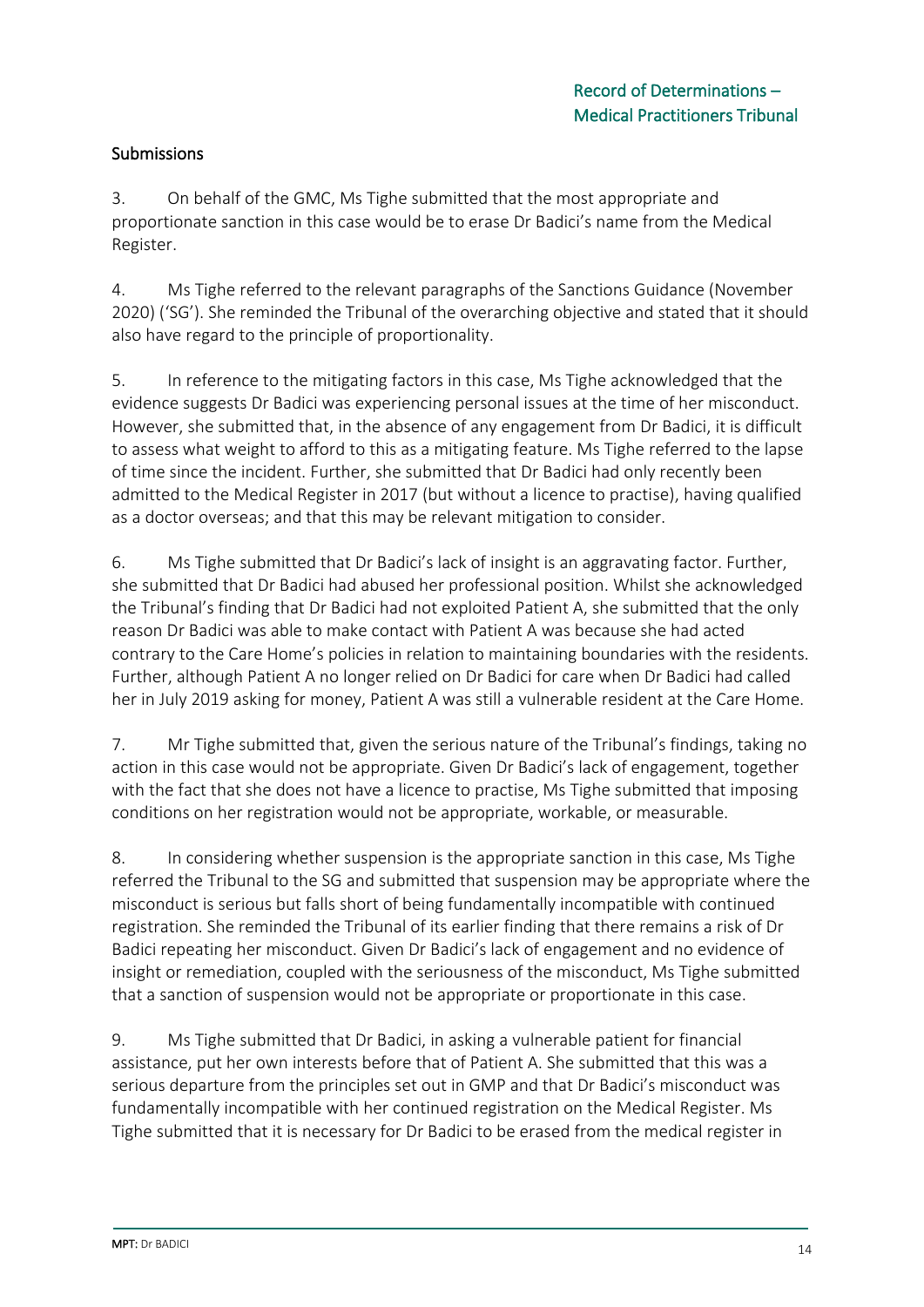order to protect public confidence in the medical profession and to uphold and maintain proper professional standards.

## The Tribunal's Determination on Sanction

10. The decision as to the appropriate sanction, if any, to impose in this case is a matter for the Tribunal exercising its own judgment. In reaching its decision, the Tribunal has taken GMP and the SG into account and borne in mind the overarching objective.

11. The Tribunal reminded itself that the main reason for imposing any sanction is to protect the public and that sanctions are not imposed to punish doctors, even though they may have a punitive effect. Throughout its deliberations, the Tribunal has applied the principle of proportionality, balancing Dr Badici's interests with the public interest.

## Aggravating and mitigating factors

12. Before considering what action, if any, to take in respect of Dr Badici's registration, the Tribunal considered the aggravating and mitigating factors in this case.

#### Aggravating factors

13. The Tribunal considered the aggravating factors in the case. First, Dr Badici's actions in asking a vulnerable patient for financial help and to transfer money to her crossed professional boundaries. There was a lack of insight into the misconduct because Ms C's unchallenged evidence was Dr Badici denied in their telephone call that she had phoned Patient A. There has been no evidence provided as to steps taken to remediate or give assurance that the misconduct would not be repeated, and no expression of regret or remorse.

14. The Tribunal considered whether there was an 'abuse of professional position.' The Tribunal had previously indicated that the GMC had not made out a case that Dr Badici exploited Patient A. The SG dealing with this topic is directed towards sexual and other improper personal relationships. That is a natural reading of the SG and the underpinning GMC policy documents. Those sorts of cases involve serious charges which require the allegation to be squarely put, and for there to be cogent evidence. The Tribunal is satisfied that the SG does not directly deal with the sort of circumstances in this case. Furthermore, the GMC case has not been advanced on a specific basis of abuse of position such that Dr Badici had not been given fair notice in the Rule 7 letter, and the Tribunal was not invited to make specific findings of fact at stage 1 about this. Had that been the case, specific legal advice would have been given as to the need for cogent evidence to be adduced by the GMC. Whilst the circumstances of the case at least disclose a power imbalance which may have been an 'abuse of professional position', the case has not been led on that basis until this last stage of proceedings. The Tribunal decided that concluding there was an abuse of professional position at this stage required more than collateral facts to be decided. The Tribunal may have been able to do if the case had proceeded in a different way. However,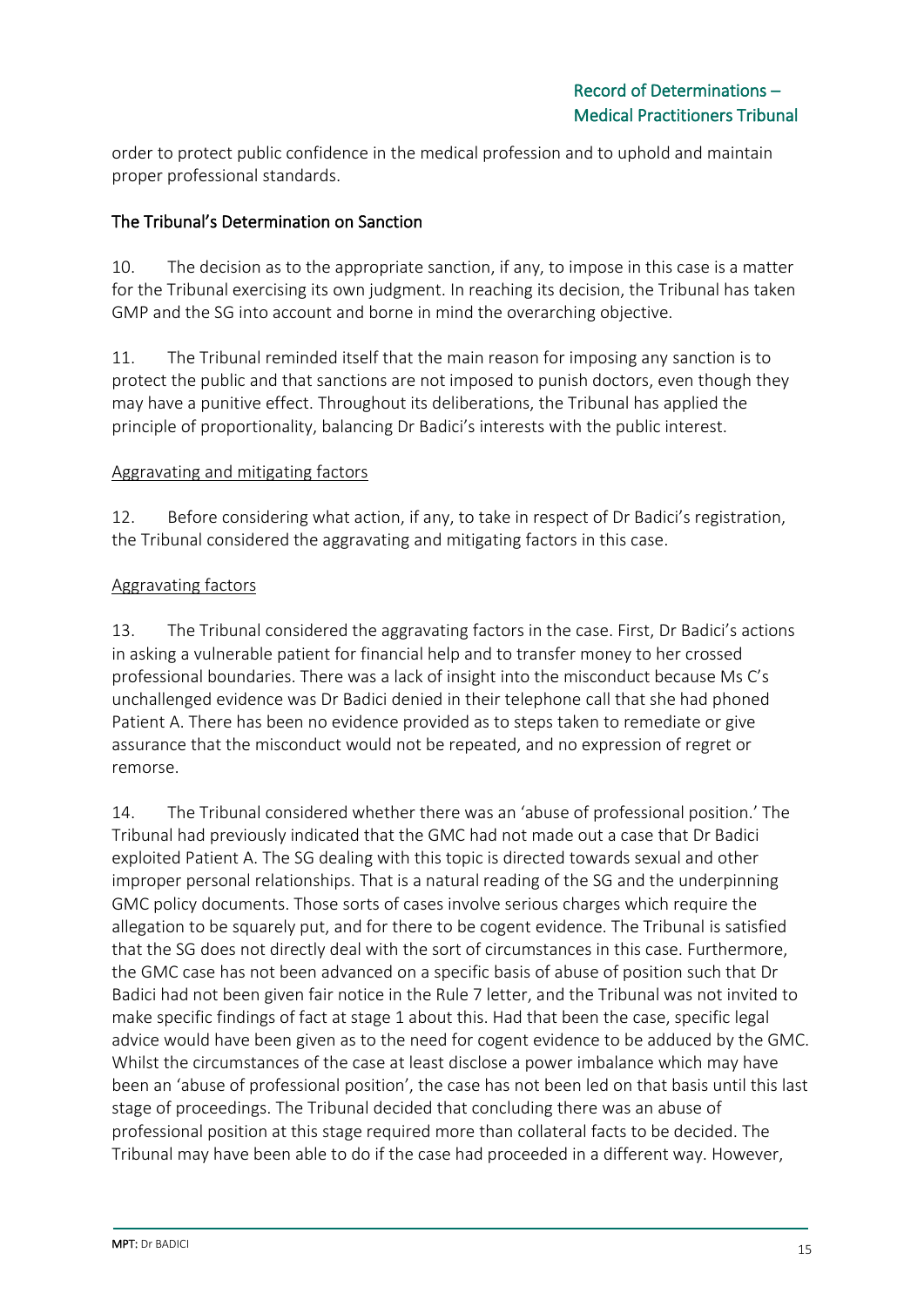given the way the case has unfolded, the Tribunal was concerned about the expansion of the case at this late stage as potentially being unfair and declined to find there was an abuse of professional position for the purposes of determining sanction.

## **Mitigating Factors**

15. There was a dearth of evidence to support mitigating factors in this case. Dr Badici has failed to engage with the regulatory process since the first contact, as early as 29 July 2021; the Tribunal has no evidence from her about her circumstances at the time or currently, any explanation as to what went on or reassurance about steps she has taken since in terms of reducing risk of repetition. The Tribunal notes the incident occurred in June/July 2019 and there is no evidence which suggests that Dr Badici has repeated her misconduct. Dr Badici was registered on the Medical Register in 2017 but did not obtain a licence to practise, having qualified as a doctor overseas; and as such she may have been unfamiliar with some of the professional standards required of her. Though conversely, the Tribunal has accepted the GMC evidence that Dr Badici would have been made aware of the various data protection and maintaining boundaries policies at the care home.

16. The Tribunal acknowledged that Dr Badici's text messages to her colleague, Ms E, indicate that she was facing difficult personal circumstances at the time of the incident, which have been referenced in the stage 2 determination. However, the Tribunal has not received any further explanation from Dr Badici to offer an explanation for her serious misconduct.

17. The Tribunal carefully balanced the aggravating and mitigating factors. The fact Dr Badici has not engaged with the regulatory process or provided any evidence led the Tribunal to attach less weight to the mitigating factors.

18. The Tribunal went on to consider each sanction in ascending order of severity, starting with the least restrictive.

## No action

19. The Tribunal first considered whether to conclude the case by taking no action. It noted that taking no action following a finding of impaired fitness to practise would only be appropriate in exceptional circumstances.

20. The Tribunal determined that there were no exceptional circumstances in this case. It considered that given the seriousness of the misconduct and its findings of impaired fitness to practise, taking no action would not be sufficient, proportionate or in the public interest. It would offend against the Overarching Objective.

## **Conditions**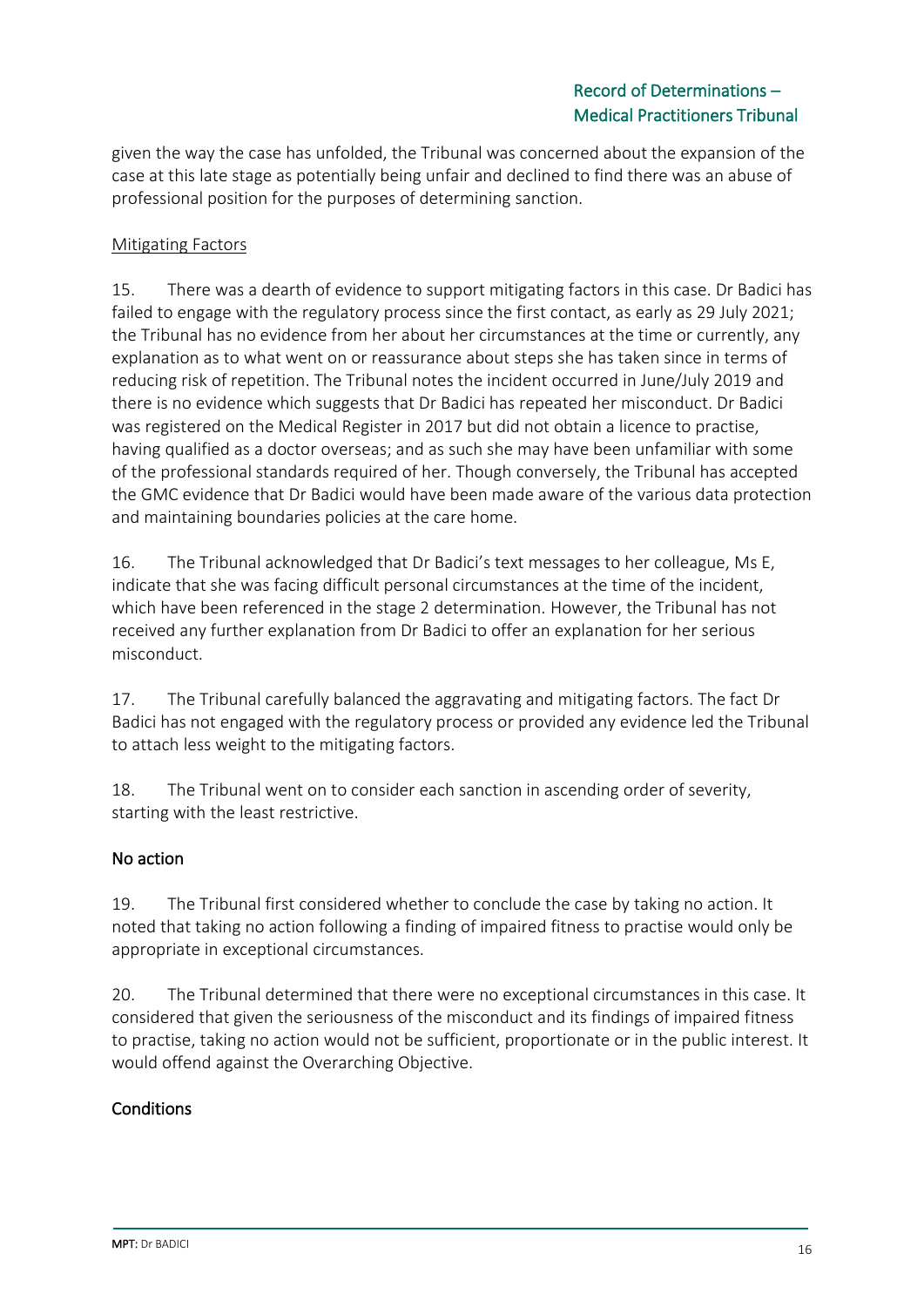21. The Tribunal next considered whether it would be sufficient to impose conditions on Dr Badici's registration. It has borne in mind that any conditions imposed would need to be appropriate, proportionate, workable and measurable.

22. It had regard to paragraphs 81 of the SG which states:

- *'81 Conditions might be most appropriate in cases:*
	- *a involving the doctor's health*
	- *b involving issues around the doctor's performance*

*c where there is evidence of shortcomings in a specific area or areas of the doctor's practice*

*d where a doctor lacks the necessary knowledge of English to practise medicine without direct supervision.*

23. While the Tribunal recognised that paragraph 81 did not exhaustively limit the circumstances in which conditions might be appropriate, it was of the view that, given the seriousness of the misconduct, conditions would be insufficient to meet the public interest and to maintain proper professional standards of conduct for the members of the profession. The Tribunal was also mindful that Dr Badici does not currently have a licence to practise so conditions would be unworkable. Her lack of engagement with the process meant it was unlikely she would comply with conditions. The Tribunal therefore concluded that conditions would not be appropriate, proportionate, workable or measurable.

## Suspension

24. The Tribunal then went on to consider whether suspending Dr Badici's registration would be appropriate and proportionate. The Tribunal considered the SG in relation to suspension including paragraphs 91 and 92, which state:

*'91 Suspension has a deterrent effect and can be used to send out a signal to the doctor, the profession and public about what is regarded as behaviour unbefitting a registered doctor. Suspension from the medical register also has a punitive effect, in that it prevents the doctor from practising (and therefore from earning a living as a doctor) during the suspension, although this is not its intention.*

*92 Suspension will be an appropriate response to misconduct that is so serious that action must be taken to protect members of the public and maintain public confidence in the profession. A period of suspension will be appropriate for conduct that is serious but falls short of being fundamentally incompatible with continued registration (i.e. for which erasure is more likely to be the appropriate sanction*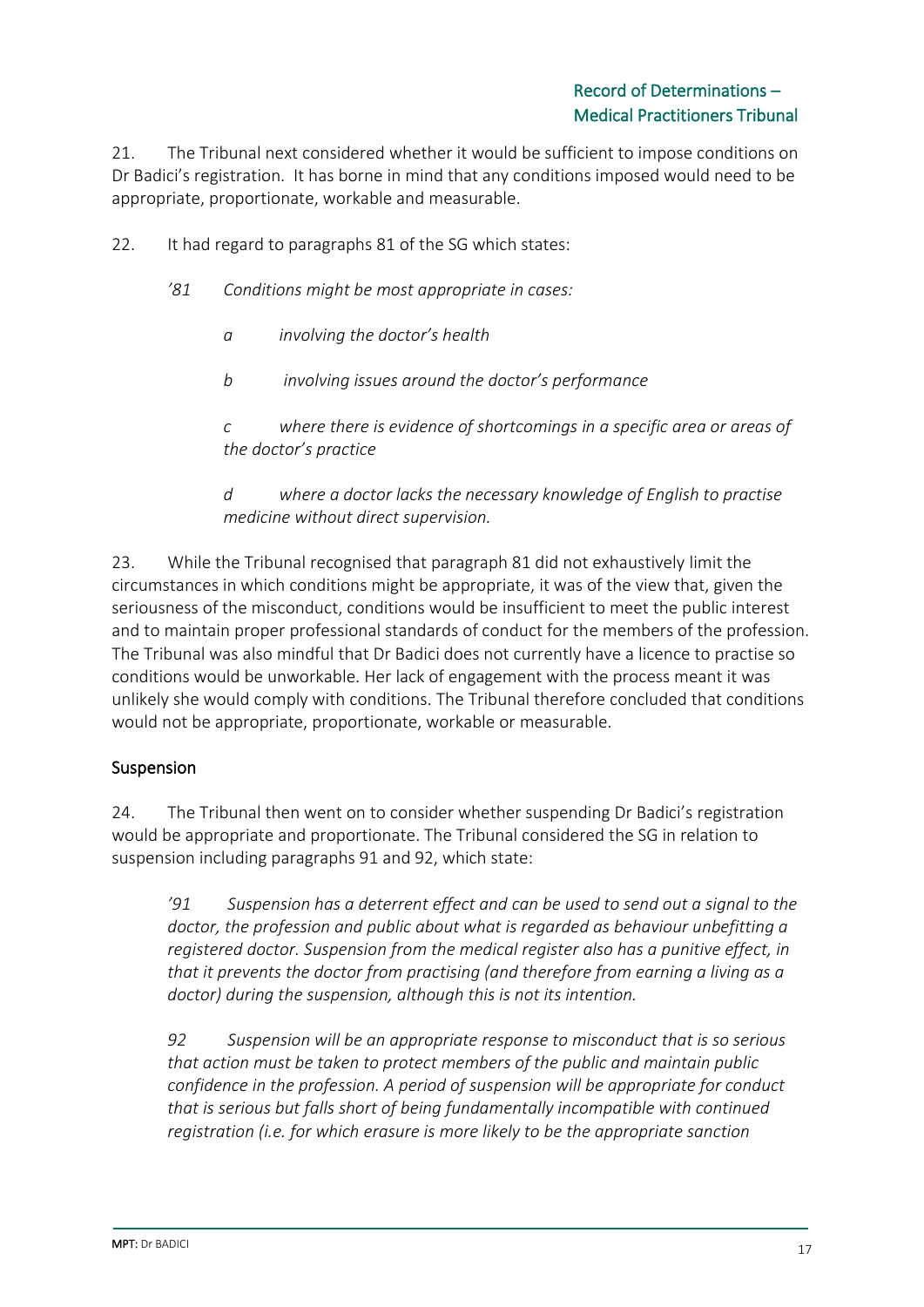*because the tribunal considers that the doctor should not practise again either for public safety reasons or to protect the reputation of the profession).'*

25. The Tribunal also had regard to paragraphs 97a, e, f and g of the SG which set out some of the circumstances in which suspension may be the appropriate sanction:

*'97 Some or all of the following factors being present (this list is not exhaustive) would indicate suspension may be appropriate.*

*a A serious breach of Good medical practice, but where the doctor's misconduct is not fundamentally incompatible with their continued registration, therefore complete removal from the medical register would not be in the public interest. However, the breach is serious enough that any sanction lower than suspension would not be sufficient to protect the public or maintain confidence in doctors.*

*…*

*e No evidence that demonstrates remediation is unlikely to be successful, e.g. because of previous unsuccessful attempts or a doctor's unwillingness to engage.* 

*f No evidence of repetition of similar behaviour since incident.*

*g The Tribunal is satisfied the doctor has insight and does not pose a significant risk of repeating behaviour.'*

26. The Tribunal took into account its earlier finding that Dr Badici's actions amounted to a serious breach of GMP. The Tribunal found that Dr Badici's misconduct in asking a vulnerable patient for financial help and to transfer money to her crossed professional boundaries and it was in no doubt that her misconduct brought the medical profession into disrepute. The Tribunal was concerned with Dr Badici's lack of engagement with the regulatory process which indicated that there was 'evidence that demonstrates remediation is unlikely to be successful.' The effect of that was paragraph 97e could not be met. Paragraph 97f did apply on the limited evidence before the Tribunal. The Tribunal gave the widest latitude to Dr Badici's potentially difficult personal circumstances at the time of the incident. However, without any updated objective evidence as to why the misconduct took place and how it would be avoided in the future, the Tribunal cannot conclude Dr Badici has demonstrated insight, or properly assess the risk of repetition. That means paragraph 97g is not met. The Tribunal in turning its mind to whether her actions were 'fundamentally incompatible' with continued registration had a detailed discussion as this was the crucial threshold that pivoted the case from a likely lengthy suspension to erasure.

27. In all the circumstances, given the seriousness of Dr Badici's misconduct and the lack of evidence of insight and remediation, the Tribunal was of the view that their remains a risk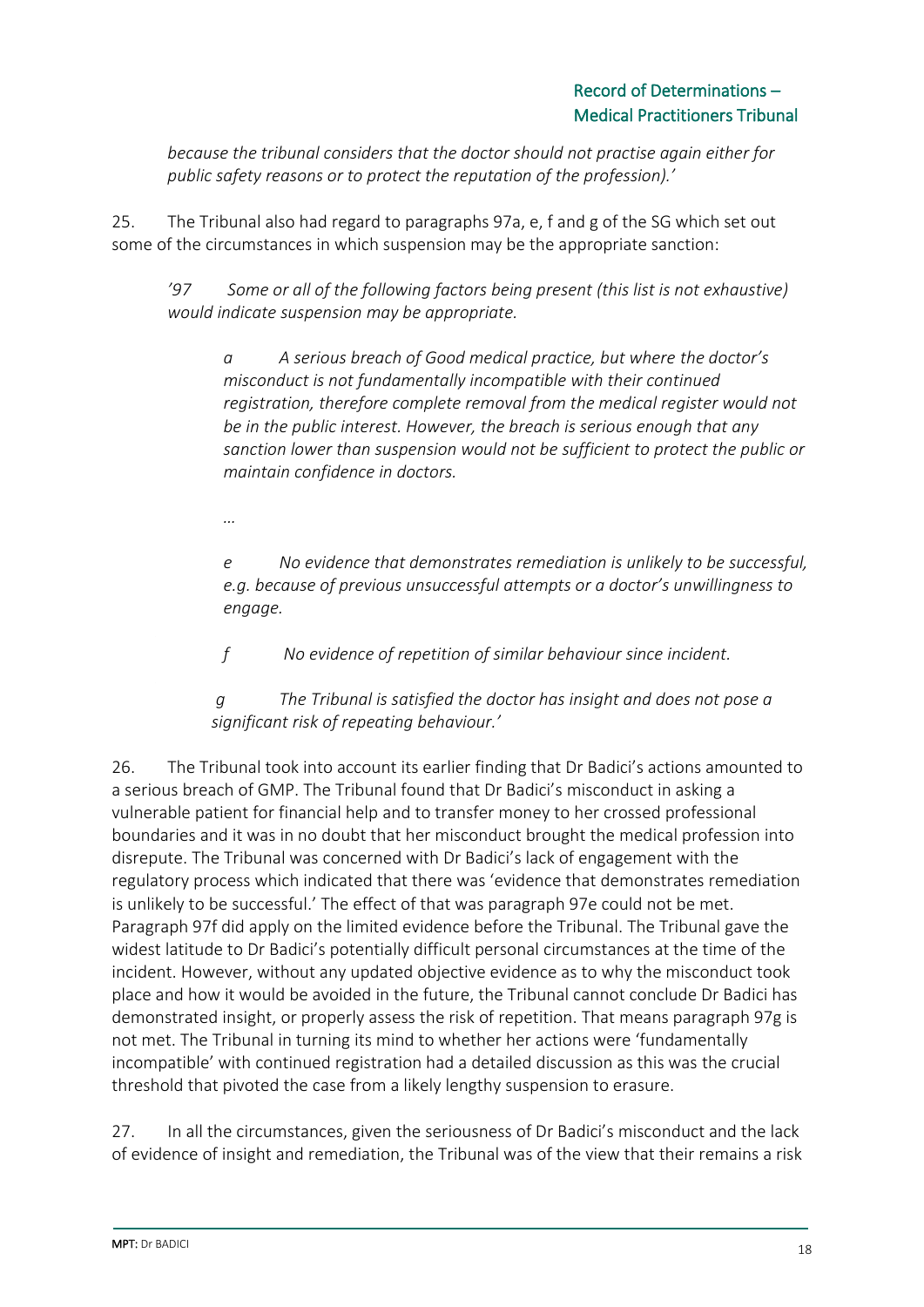of repetition. For the reasons below, having decided the sanctions in ascending order, the Tribunal decided paragraph 97a could not be met either. The Tribunal determined that an order of suspension would not adequately maintain public confidence in the profession or uphold proper professional standards for members of the profession. The Tribunal concluded that it would therefore not be sufficient or appropriate to suspend Dr Badici's registration.

## Erasure

28. The Tribunal went on to consider paragraphs 108 and 109 of the SG. It decided paragraph 108 applied to the circumstances of this case, as did paragraphs 109a and b of the SG, which state:

*'108 Erasure may be appropriate even where the doctor does not present a risk to patient safety, but where this action is necessary to maintain public confidence in the profession. For example, if a doctor has shown a blatant disregard for the safeguards*

*109 Any of the following factors being present may indicate erasure is appropriate…*

- *a A particularly serious departure from the principles set out in Good medical practice where the behaviour is fundamentally incompatible with being a doctor.*
- *b A deliberate or reckless disregard for the principles set out in Good medical practice and/or patient safety. …'*

29. The Tribunal decided that Dr Badici's misconduct seriously undermined public confidence in the profession. In particular the Tribunal has already stated in the stage two determination that Dr Badici:

*'…crossed a line as regards professionalism and sought financial assistance from Patient A, who despite no longer relying on Dr Badici for professional care, remained a vulnerable resident. Dr Badici's actions were inappropriate, unprofessional and would be considered deplorable by fellow medical practitioners. Dr Badici's request for financial assistance from Patient A amounted to misconduct which was serious.'*

30. The Tribunal having decided that Dr Badici's actions were 'an impulsive, single incident over a confined period rather than a carefully planned course of predatory behaviour to exploit Patient A' went on to conclude at paragraph 29 of that determination:

*'Nevertheless, the Tribunal was satisfied that Dr Badici's misconduct in asking Patient A for financial help and to transfer money to her crossed professional boundaries. The Tribunal was in no doubt that her misconduct brought the medical profession into disrepute. It also breached one of the fundamental tenets of the medical profession because public trust in*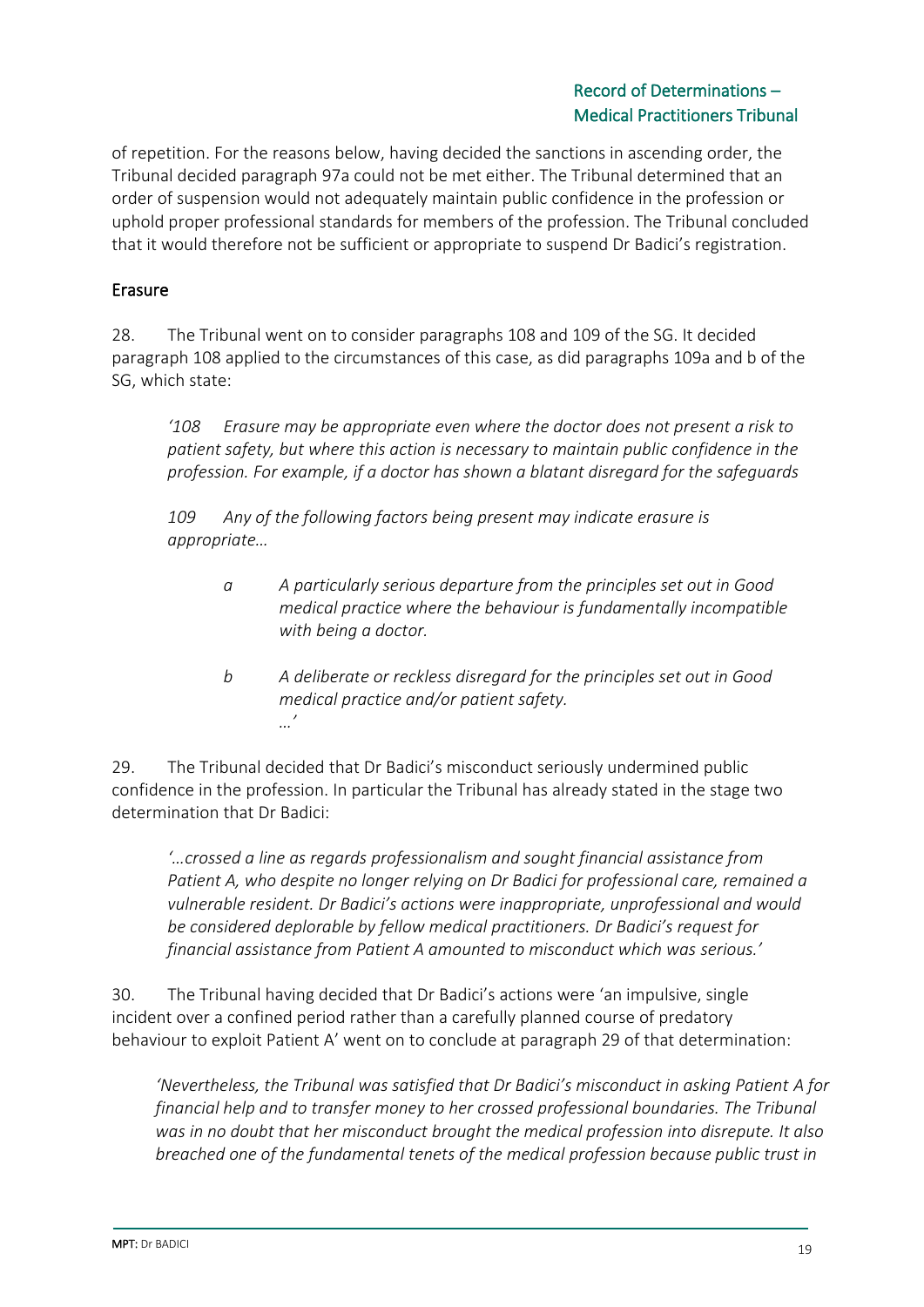*the profession was likely to have been undermined by her actions of putting a vulnerable person in, at the very least, a difficult position which led to some degree of distress at the time.'*

31. In exercising its professional judgement about this case, the Tribunal was satisfied the circumstances of Dr Badici's misconduct brought it firmly into the arena of being fundamentally incompatible with continued registration. It did so because of the seriousness of the misconduct and the fact it involved a vulnerable person. It was open to Dr Badici to explain what happened and to reassure the Tribunal that such events would be unlikely to take place in the future. It would have been open to her to show remorse, insight and remediation. She has for whatever reason chosen not to engage with the regulatory process. That is her right, but the risk in doing so is that in assessing what sanction is appropriate and proportionate, any level of discretion or compassion that the Tribunal may exercise has little substance to justify why her continued registration meets the wider public interest and Overarching Objective.

32. The Tribunal reminded itself that the reputation of the profession as a whole is more important than the interests of an individual doctor and that a sanction may have a punitive effect. The Tribunal determined that Dr Badici's behaviour is fundamentally incompatible with continued registration. The Tribunal considered that, given Dr Badici's failure to engage in these proceedings, the mitigation referenced above does not allow the Tribunal to find a lesser sanction than erasure to be sufficient to maintain public confidence in the profession and uphold proper professional standards for members of the profession.

33. In all the circumstances, the Tribunal therefore concluded that it was necessary and proportionate to direct that Dr Badici's name be erased from the Medical Register.

## Determination on Immediate Order - 18/11/2021

1. Having determined to erase Dr Badici's name from the Medical Register, the Tribunal has considered, in accordance with Rule 17(2)(o) of the Rules, whether Dr Badici's registration should be subject to an immediate order.

## Submissions

2. On behalf of the GMC, Ms Tighe referred the Tribunal to the relevant paragraphs of the SG and submitted that it is necessary for an immediate order of suspension to be imposed in this case.

3. Whilst Ms Tighe acknowledged that Dr Badici does not currently have a licence to practise, she submitted that an immediate order of suspension should be imposed in order to uphold public trust and public confidence in the medical profession, and to maintain and uphold proper standards of conduct and behaviour.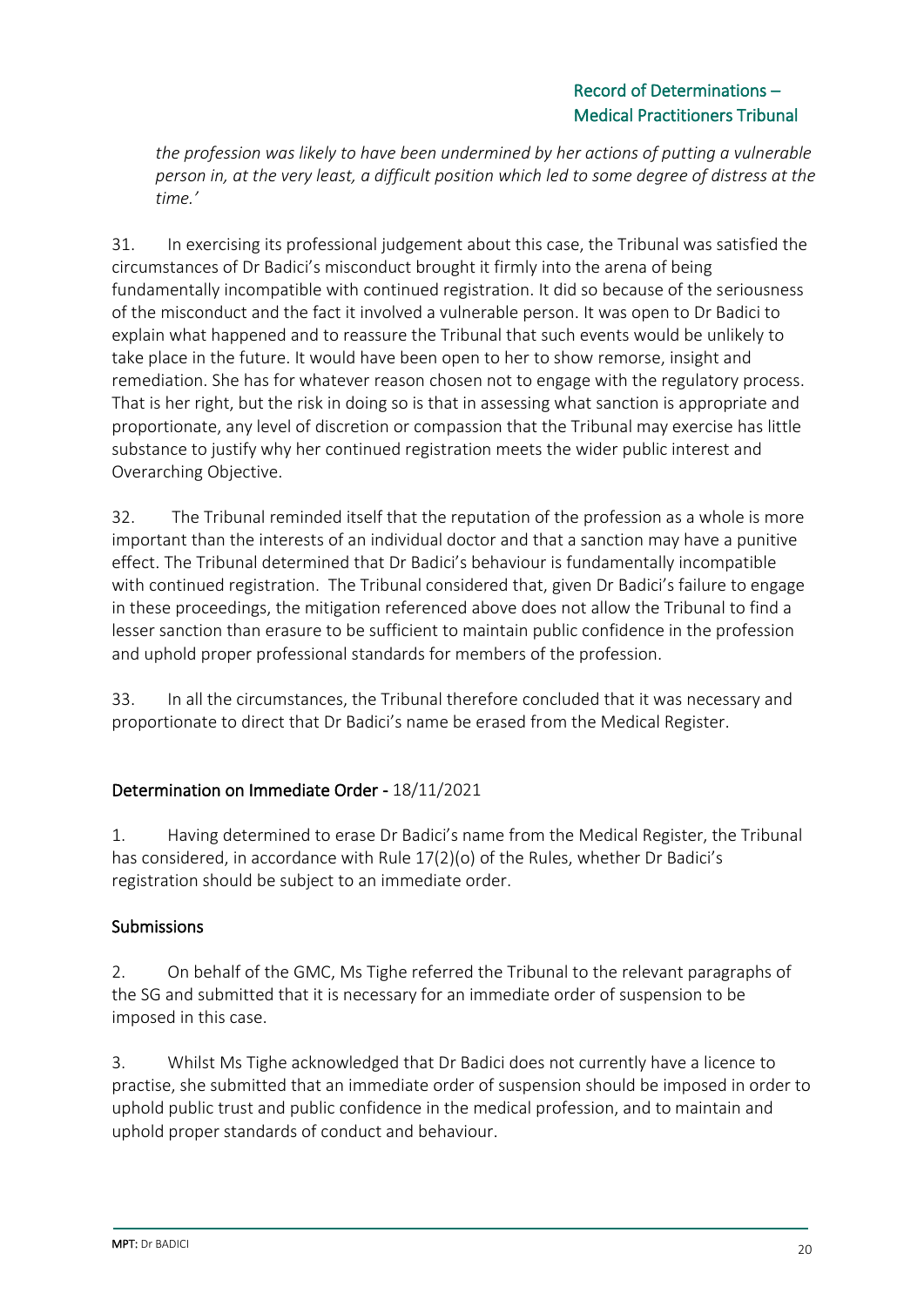### The Tribunal's Determination

4. The Tribunal had regard to paragraphs 172 and 173 of the SG which state:

*'172 The tribunal may impose an immediate order if it determines that it is necessary to protect members of the public, or is otherwise in the public interest, or is in the best interests of the doctor. The interests of the doctor include avoiding putting them in a position where they may come under pressure from patients, and/or may repeat the misconduct, particularly where this may also put them at risk of committing a criminal offence. Tribunals should balance these factors against other interests of the doctor, which may be to return to work pending the appeal, and against the wider public interest, which may require an immediate order.*

*173 An immediate order might be particularly appropriate in cases where the doctor poses a risk to patient safety. For example, where they have provided poor clinical care or abused a doctor's special position of trust, or where immediate action must be taken to protect public confidence in the medical profession.'*

5. The Tribunal considered the seriousness of the matter and whether it would be appropriate to immediately suspend Dr Badici's registration. It determined that, given the serious nature of Dr Badici's misconduct, it was both necessary and proportionate to impose an immediate order of suspension on her registration. This immediate order serves to uphold public trust and public confidence in the medical profession, and to maintain and uphold proper standards of conduct and behaviour.

6. This means that Dr Badici's registration will be suspended from when notification is deemed to have been served. The substantive direction, as already announced, will take effect 28 days from when written notice of this determination has been served upon Dr Badici, unless an appeal is made in the interim. If an appeal is made, the immediate order will remain in force until the appeal has concluded.

7. There is no interim order to revoke.

8. That concludes this case.

Confirmed

Date 17 November 2021 Mr Jetinder Shergill, Chair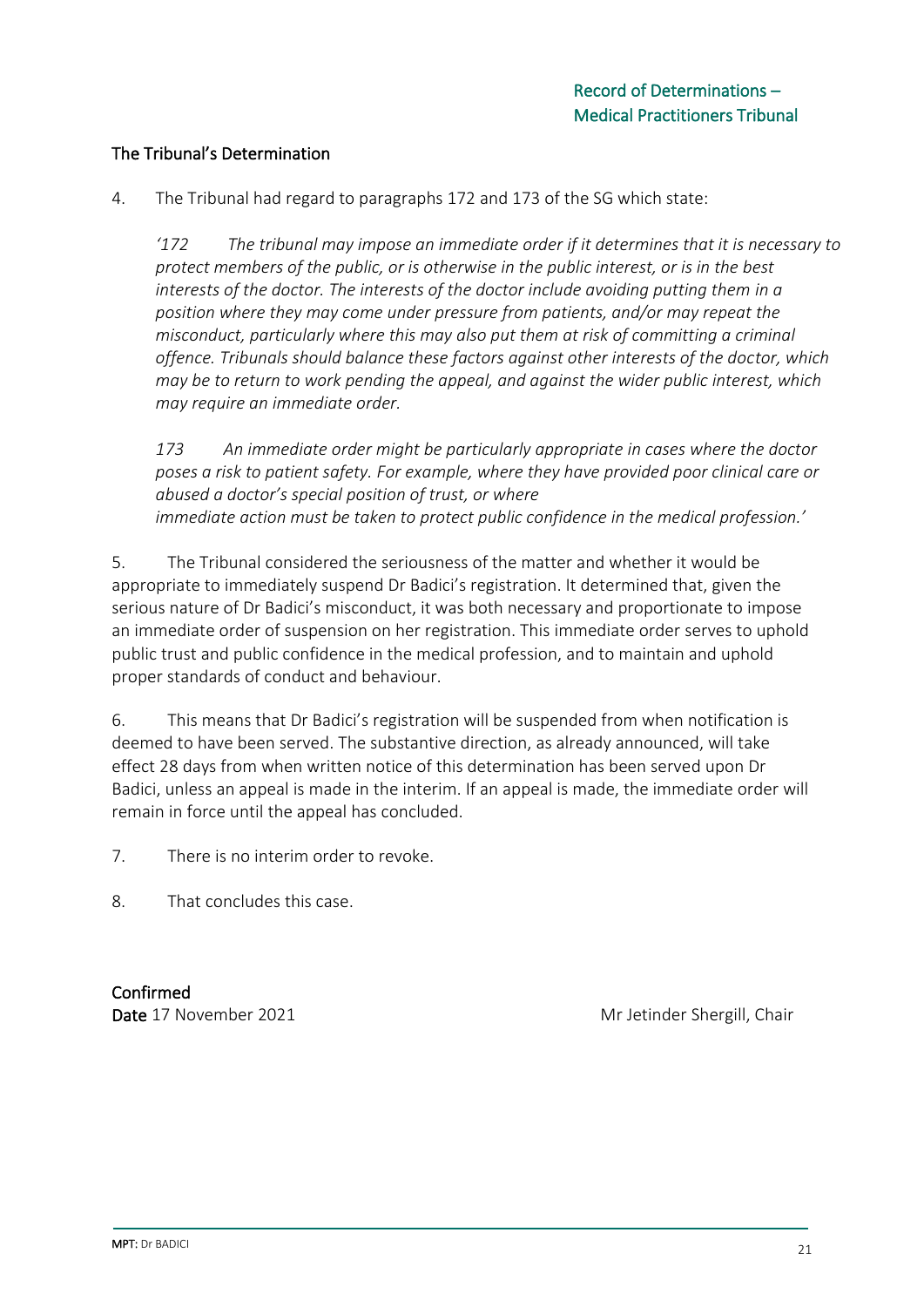## ANNEX A – 15/11/2021

### Application on Service and proceeding in absence

#### Service

108. Dr Badici is neither present nor represented at this hearing.

109. Ms Tighe, Counsel, on behalf of the GMC, provided the Tribunal with documents regarding service of these proceedings on Dr Badici. This included a copy of the GMC letter sent to Dr Badici's registered GMC address, dated 17 September 2021, enclosing the Notice of Allegation and the evidence the GMC intended to rely on. Royal Mail Track and Trace documentation confirmed that the letter was delivered on 18 September 2021. On 22 September 2021, Dr Badici responded to the GMC to confirm that she was content to receive confidential GMC correspondence via her registered email address.

110. The Tribunal was given a copy of the Medical Practitioners Tribunal Service (MPTS) Notice of Hearing letter, dated 8 October 2021, which was emailed and posted to Dr Badici's registered address by Royal Mail Special Delivery on the same day. Royal Mail Track and Trace documentation confirmed that the Notice of Hearing letter was delivered and signed for by someone by the name of 'Adelina' on 9 October 2021.

111. The Tribunal was satisfied that Dr Badici had received and responded to correspondence from the GMC and that the MPTS had sent its correspondence by post and by email to doctor's registered addresses.

112. The Tribunal had regard to the service bundle provided by the GMC, as well as Ms Tighe's submissions. Having considered all of the evidence before it, the Tribunal was satisfied that notice of the hearing had been served in accordance with Rules 15 and 40 of the General Medical Council (Fitness to Practise) Rules 2004 (as amended) ('the Rules') and paragraph 8 of Schedule 4 to the Medical Act 1983 (as amended).

## Proceeding in Dr Badici's absence

113. The Tribunal went on to consider whether it would be appropriate to proceed with this hearing in Dr Badici's absence pursuant to Rule 31 of the Rules. The Tribunal was conscious that the discretion to proceed in the absence of a doctor should be exercised with appropriate care and caution, balancing the interests of the doctor with the wider public interest.

114. Ms Tighe invited the Tribunal to proceed in Dr Badici's absence. Ms Tighe submitted that Dr Badici is aware of these proceedings and has chosen not to attend or instruct someone to attend on her behalf. She submitted that Dr Badici has voluntarily absented herself. Ms Tighe submitted that Dr Badici had been made aware that the Tribunal can